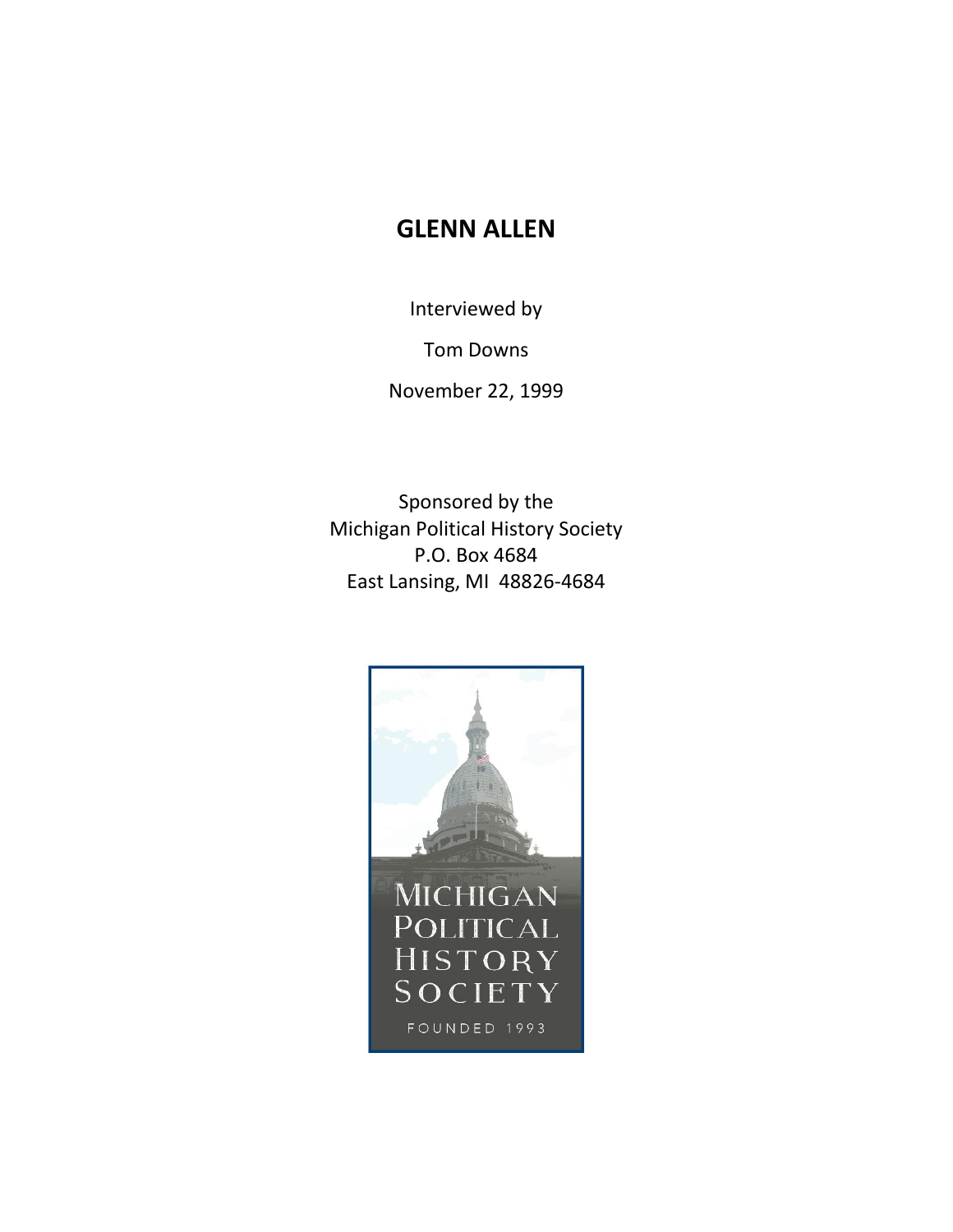Tom Downs: This interview is part of the James J. Blanchard Living Library of Michigan Political History. Tom Downs: Today is Monday, November 22, 1999. We're having an oral history interview of Judge Glenn Allen. Judge Allen has had many experiences in public life. He's been a mayor of Kalamazoo, been at ConCon, been on the court in addition to that. We'll ask him those questions in detail. We want him to feel very casual. Judge Allen, tell us first where you were born. Judge Allen: I was born in Kalamazoo in 1914. Tom Downs: You're that old? Judge Allen: Yes, yes, I really am. Tom Downs: And you lived there most of your life? Judge Allen: I lived in Kalamazoo until I came with George Romney in 1963. While I stayed about two more years in Kalamazoo and moved my family here in about 1965- 1966, and I've been in the Lansing area, actually Dewitt, since then. Tom Downs: Tell us about your first election. Judge Allen: I was first elected in 1941, when I ran for the city council in Kalamazoo, and because I was just out of law school no one thought I would win. I was a member of a law firm of Sterns, Kleinstuck and Stapleton, and the head of the firm, Mr. Kleinstuck, said, "You know, we really don't like to have anyone run for the city council because it hurts our business if they're elected." But, he said, "I don't think you're going to be elected." Whereupon, when the count came in I was the seventh person. We elect seven in Kalamazoo, and the one with the most votes is mayor and the one with the lowest vote, number seven, is still on the council. Tom Downs: I hope it didn't hurt your business much. Judge Allen: Well, I'm not sure. I served about a year and Pearl Harbor came. Pearl Harbor came very shortly after I went on the city council. I stayed on the council for about a year and a half and then I was drafted. Tom Downs: What did you do in the service? Judge Allen: In the service I was in the Judge Advocate General's department. I started out as a lowly private, went through boot camp and all of that sort of thing and then got an appointment, made an application to go to the judge advocate school in Ann Arbor, which I did. After I graduated from there the general of the division, the 94th Infantry Division, issued an order to get me back with the division and I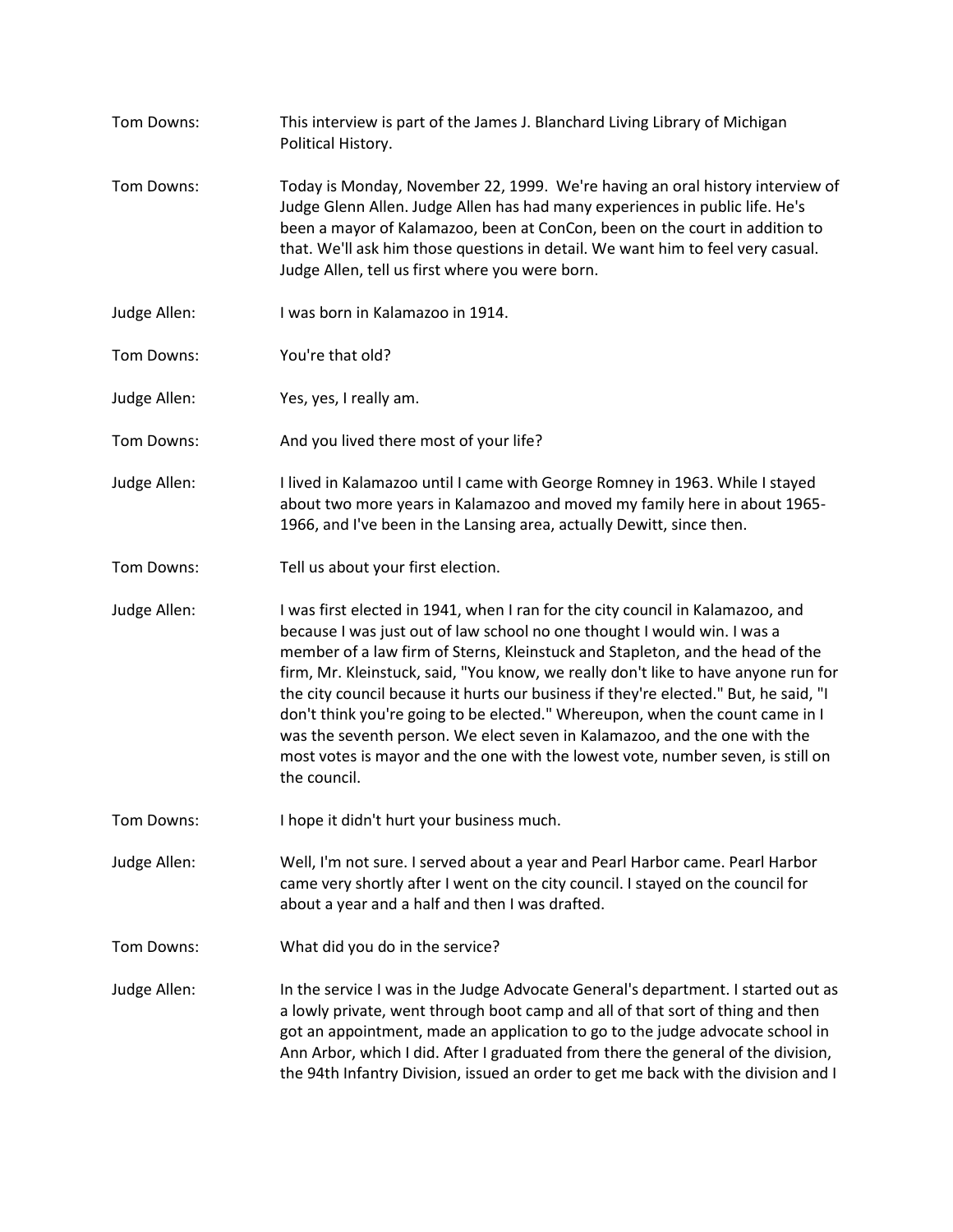came back as a second lieutenant in the very outfit in the very unit that I started out as a lowly private.

- Tom Downs: Who was the general?
- Judge Allen: General Maloney. Harry J. Maloney.
- Tom Downs: Did you work under General Patton at all?
- Judge Allen: Yes. When we were assigned overseas, an infantry division has about 15,000 men. We went overseas and went through the whole war, almost the whole war. We lost 11,500 of our original 15,000, either killed or wounded. The worst part was the Battle of the Bulge when we were assigned to the third army and I was with George Patton off and on all during the Battle of the Bulge.
- Tom Downs: So, you weren't just being Judge Advocate then. You were actually in the front line?
- Judge Allen: Well, I was in a division that was in the front lines, but fortunately the division headquarters is never right out there on the very front. We're back two or three miles, sometimes more than that.
- Tom Downs: You survived.
- Judge Allen: Yes.
- Tom Downs: Where did you go to law school?
- Judge Allen: I went to law school at Columbia University.
- Tom Downs: Where did you do other college work?
- Judge Allen: After I graduated from Columbia University I came and made application to be a law clerk to one of the Michigan Supreme Court judges. I was selected and I was law clerk for William W. Potter of Hastings, a very fine man who was Attorney General at one time for the state of Michigan, and then Supreme Court judge.
- Tom Downs: And then you went to Kalamazoo College?
- Judge Allen: When I started in college I went to my father's school of Amherst College and I went to school there in the fall of 1932. I was there in 1933 when all the banks closed. I didn't have enough money to eat. I sold my saxophone in order to get enough money to eat. My father didn't have enough money to send me back to Amherst for my sophomore, junior and senior years, so I walked three blocks from my parents home to the campus of Kalamazoo College and finished my college education, three years, at Kalamazoo.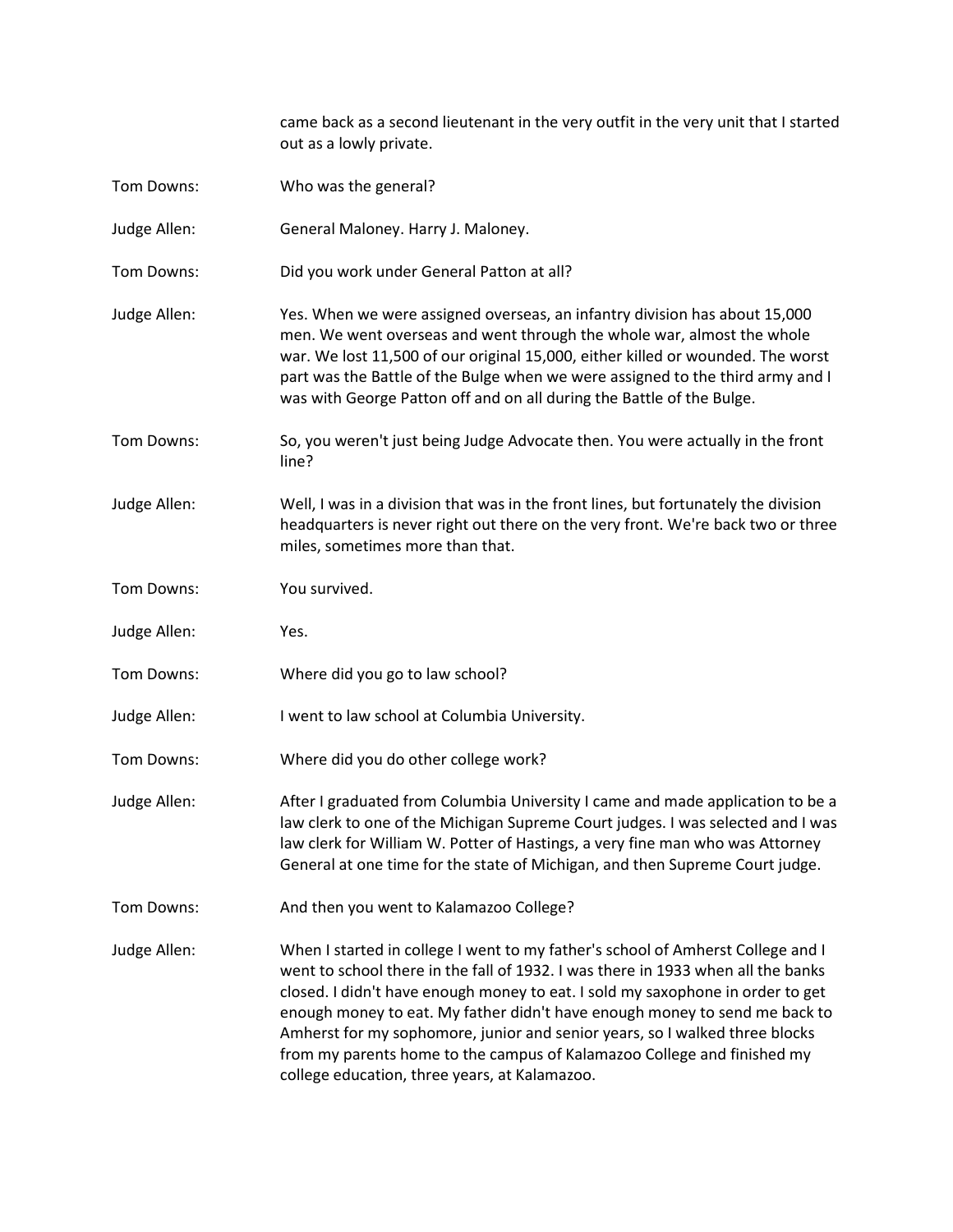Tom Downs: Some people have said you were the best educated person in ConCon, even better than the Harvard graduates. Judge Allen: Well, I don't think that I ever would have been mayor of Kalamazoo if I had graduated and stayed at Amherst. I thought it was very unfortunate when I had to come back from Amherst, but I think probably it turned out to be very fortunate. Tom Downs: Maybe you lucked in without knowing it. Judge Allen: I think that's true. Tom Downs: Now, tell us about your experience on the Kalamazoo Council. Is there anything memorable that happened there? Judge Allen: There were a number of things. We were a debt-free city when I went on the council, but we had enormous problems with our river. Our river was filthy dirty. In order to correct that condition we had to issue bonds and go into debt, which we did. I don't recall whether that was when I was vice mayor or mayor, one or the other. So, that was a big change in Kalamazoo. Two other changes. One was we were in a constant battle with Kalamazoo Township, and my friend Joe Parisi, who was the township official, we wanted to expand the city limits. We went trough nine different elections of which we won six and doubled the size, the area of Kalamazoo and increased its population by 20,000-25,000. The other important thing that happened while I was mayor was we put in the first permanent mall in the United States. We actually tore up Burdick Street, put grass in and converted it into a very lovely downtown area. That was very successful for a while, but eventually it didn't work out. Tom Downs: Was that election partisan or nonpartisan? Judge Allen: It was a nonpartisan election. Tom Downs: What groups did you get support from? Judge Allen: I lived on the north side of Kalamazoo, which was starting to become run down. I had great support from the north side an part of the reason that I had that support is that my grandfather on my mother's side back in the early 1900's was the alderman from that very area and I think people remembered this, and I was the beneficiary. Tom Downs: That's good. Now, let's go back a little further. Tell us some of your high school experience. Remind me of that. Judge Allen: High school? Tom Downs: Yes.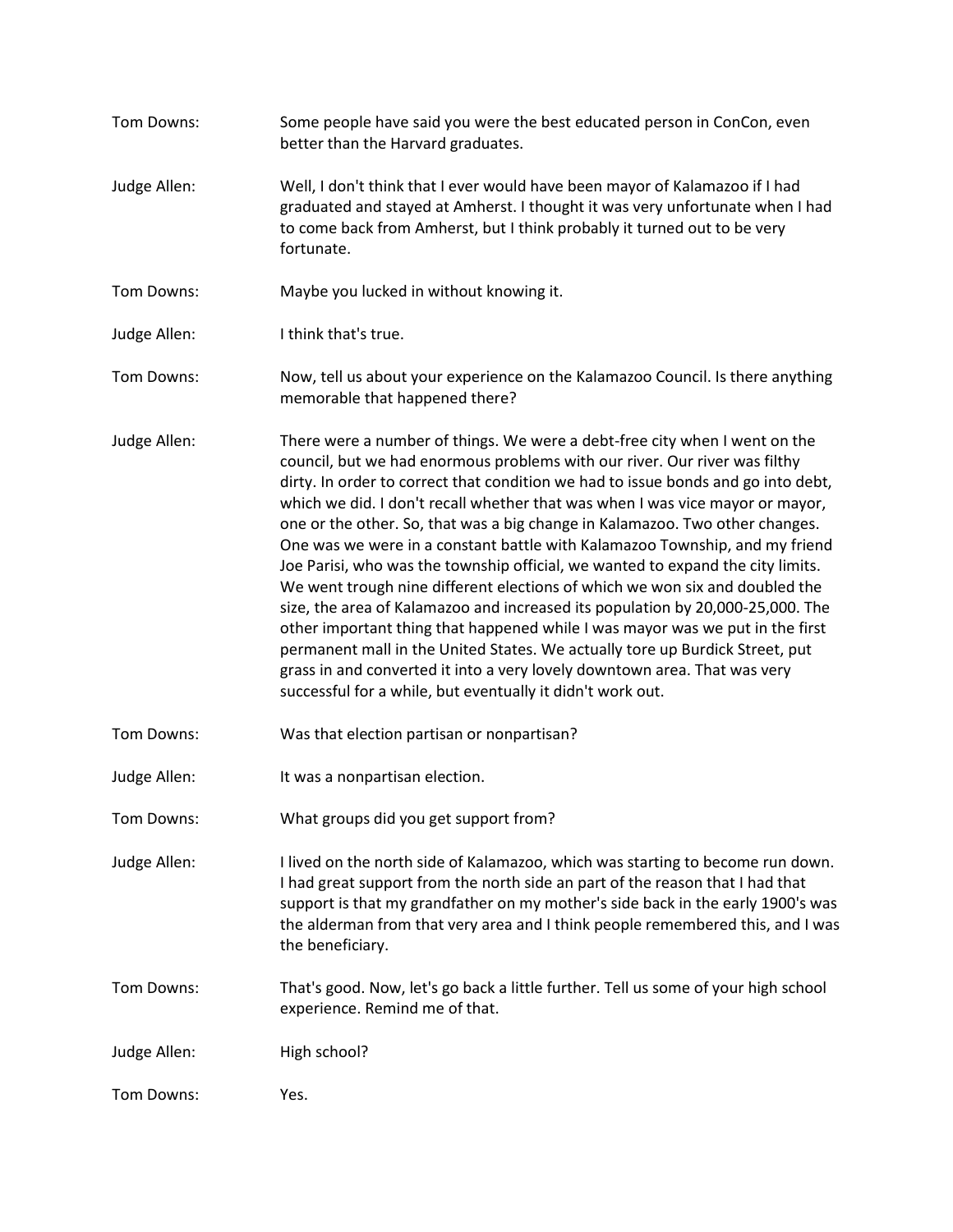| Judge Allen: | Well, I went to what was really what we would call today a charter school.<br>Western Michigan at that time was called a normal school and the children of<br>professors could go there free, but there weren't enough faculty to make a<br>sizable school. They needed some other kids. The door was opened. It was<br>made open to parents like my father who could put his children in this school,<br>the normal school, with grades one to eight and then a high school called<br>University High. My father paid a modest tuition and I and my brother and two<br>sisters all went to the normal school. We had the benefit of the college faculty. I<br>took four years of Latin and two years of German, and I had college professors. I<br>played the clarinet and I was in the Western Michigan Band. I went to all of the<br>football games in the various towns where we played. Actually, I had a college<br>education while I was in high school.                                                            |
|--------------|----------------------------------------------------------------------------------------------------------------------------------------------------------------------------------------------------------------------------------------------------------------------------------------------------------------------------------------------------------------------------------------------------------------------------------------------------------------------------------------------------------------------------------------------------------------------------------------------------------------------------------------------------------------------------------------------------------------------------------------------------------------------------------------------------------------------------------------------------------------------------------------------------------------------------------------------------------------------------------------------------------------------------|
| Tom Downs:   | No wonder you've done so well.                                                                                                                                                                                                                                                                                                                                                                                                                                                                                                                                                                                                                                                                                                                                                                                                                                                                                                                                                                                             |
| Judge Allen: | Yeah.                                                                                                                                                                                                                                                                                                                                                                                                                                                                                                                                                                                                                                                                                                                                                                                                                                                                                                                                                                                                                      |
| Tom Downs:   | Then Kalamazoo College as I recall. That's one of the early ones that encouraged<br>students to go out of the country their third year. Am I correct on that?                                                                                                                                                                                                                                                                                                                                                                                                                                                                                                                                                                                                                                                                                                                                                                                                                                                              |
| Judge Allen: | That is right. That occurred, though, after I had left. That occurred because of<br>the beneficence of some of the Upjohn people and Dr. Rudolph White made a<br>very high grant to the college, which made this all possible.                                                                                                                                                                                                                                                                                                                                                                                                                                                                                                                                                                                                                                                                                                                                                                                             |
| Tom Downs:   | Well, now we've got you on the council. Tell us when you got involved in<br>ConCon.                                                                                                                                                                                                                                                                                                                                                                                                                                                                                                                                                                                                                                                                                                                                                                                                                                                                                                                                        |
| Judge Allen: | I made the mistake of running for a fifth term as mayor. My wife, Virginia,<br>advised me not to do it. But, I did and I didn't run first. I ran third. I was elected<br>to the council, but I was no longer the mayor. I felt rather bad about it until six<br>weeks went by and the phone rang. The voice said, "This is George Romney." He<br>said, "I've heard about you," and he said, "I've started a new organization called<br>Citizens for Michigan, CFM." He said, "I want you to come and be one of my<br>three top officials. I want you to be in charge of getting a constitutional<br>convention." Now, he said, "I can't pay you anything," and I said, well, I'm used<br>to that. As mayor of the city I was paid \$500 a year for my first four years and<br>then they felt sorry and they tripled it. I was paid \$1,500 a year. Well, my wife<br>Virginia spoke French fluently and she worked part time as a substitute teacher<br>teaching French. I said, all right, I'll come and we'll try it out. |
| Tom Downs:   | Is that the first time you'd heard of George Romney or met him?                                                                                                                                                                                                                                                                                                                                                                                                                                                                                                                                                                                                                                                                                                                                                                                                                                                                                                                                                            |
| Judge Allen: | That's the first time I met George Romney. I had heard of him and I knew about<br>CFM, but it was very distant.                                                                                                                                                                                                                                                                                                                                                                                                                                                                                                                                                                                                                                                                                                                                                                                                                                                                                                            |
| Tom Downs:   | Do you know who recommended you to him to be one of the top officers?                                                                                                                                                                                                                                                                                                                                                                                                                                                                                                                                                                                                                                                                                                                                                                                                                                                                                                                                                      |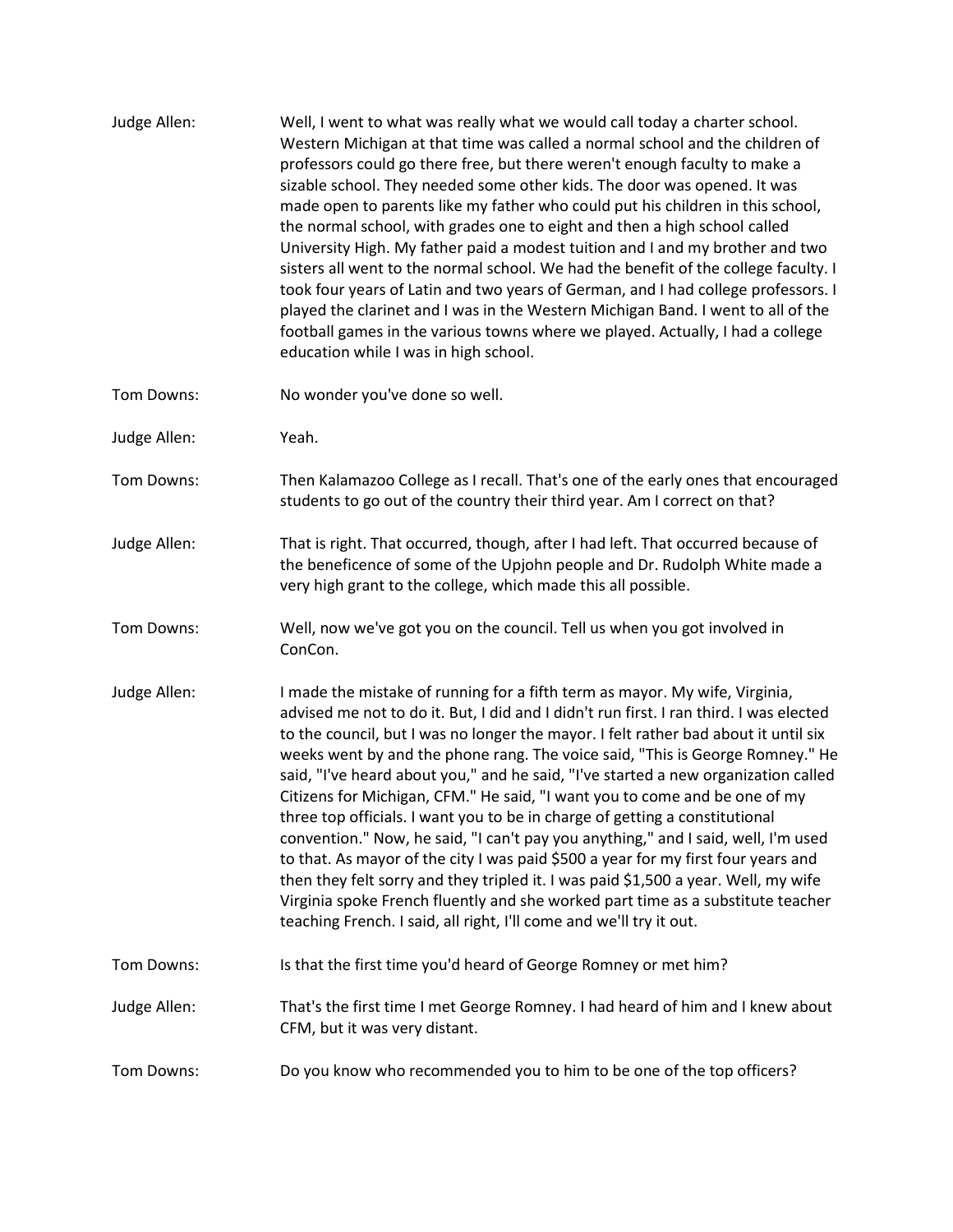| Judge Allen: | Someone recommended me to him. I don't know just how it all came about, but<br>I did serve as one of his three top people. Another one who was in charge of<br>finance was right here from Lansing was Howard Stoddard of the Michigan<br>National Bank. The third role was never really filled. It never got off the ground.<br>It concerned the level of services for the state of Michigan. Was the state doing<br>enough or doing too much? Well, we got in such a battle to try and get ConCon,<br>we never got onto that third subject.                                                                                                                      |
|--------------|--------------------------------------------------------------------------------------------------------------------------------------------------------------------------------------------------------------------------------------------------------------------------------------------------------------------------------------------------------------------------------------------------------------------------------------------------------------------------------------------------------------------------------------------------------------------------------------------------------------------------------------------------------------------|
| Tom Downs:   | Yeah. Now, you were one of the three key people for George Romney.                                                                                                                                                                                                                                                                                                                                                                                                                                                                                                                                                                                                 |
| Judge Allen: | Yes.                                                                                                                                                                                                                                                                                                                                                                                                                                                                                                                                                                                                                                                               |
| Tom Downs:   | Can you tell us a bit more about how you worked with him or what the<br>relationship was?                                                                                                                                                                                                                                                                                                                                                                                                                                                                                                                                                                          |
| Judge Allen: | What we would do is we would hold a monthly meeting in Detroit at the<br>American Motors Headquarters or at one of the hotels in the Detroit area. I<br>would go over the night before the meeting and stay overnight in the hotel and<br>at breakfast time meet with Ed Cushman who was Vice President of American<br>Motors. He was formerly a professor of economics I think at Wayne University,<br>and a very astute man, well versed in Michigan government. He did the planning<br>work for Citizens for Michigan. He was really the chief of staff. Romney was the<br>head of it, but the chief of staff had to keep the machine moving was Ed<br>Cushman. |
| Tom Downs:   | Now, I think Ed's wife was very active in the League of Women Voters.                                                                                                                                                                                                                                                                                                                                                                                                                                                                                                                                                                                              |
| Judge Allen: | Yes.                                                                                                                                                                                                                                                                                                                                                                                                                                                                                                                                                                                                                                                               |
| Tom Downs:   | Was she involved with your committee at that point?                                                                                                                                                                                                                                                                                                                                                                                                                                                                                                                                                                                                                |
| Judge Allen: | No. I never really knew his wife, Kay Cushman, until she became a delegate to<br>the Constitutional Convention and then I was very pleased because I felt like I<br>already knew here through her husband, but I didn't know her before.                                                                                                                                                                                                                                                                                                                                                                                                                           |
| Tom Downs:   | Yeah. What organization supported ConCon?                                                                                                                                                                                                                                                                                                                                                                                                                                                                                                                                                                                                                          |
| Judge Allen: | The League of Women Voters was a strong supporter of ConCon, and the Junior<br>Chamber of Commerce was also a supporter. The League of Women Voters was<br>really the first organization. It was supporting constitutional convention long<br>before Citizens for Michigan. But, the problem the League of Women Voters had<br>is there weren't enough League of Women Voters. Not every county of<br>Michigan had a League of Women Voters. There were relatively few. So, if I can<br>use the word manpower for League of Women Voters, they probably wouldn't<br>like that, they were short on woman power. Let's put it that way.                              |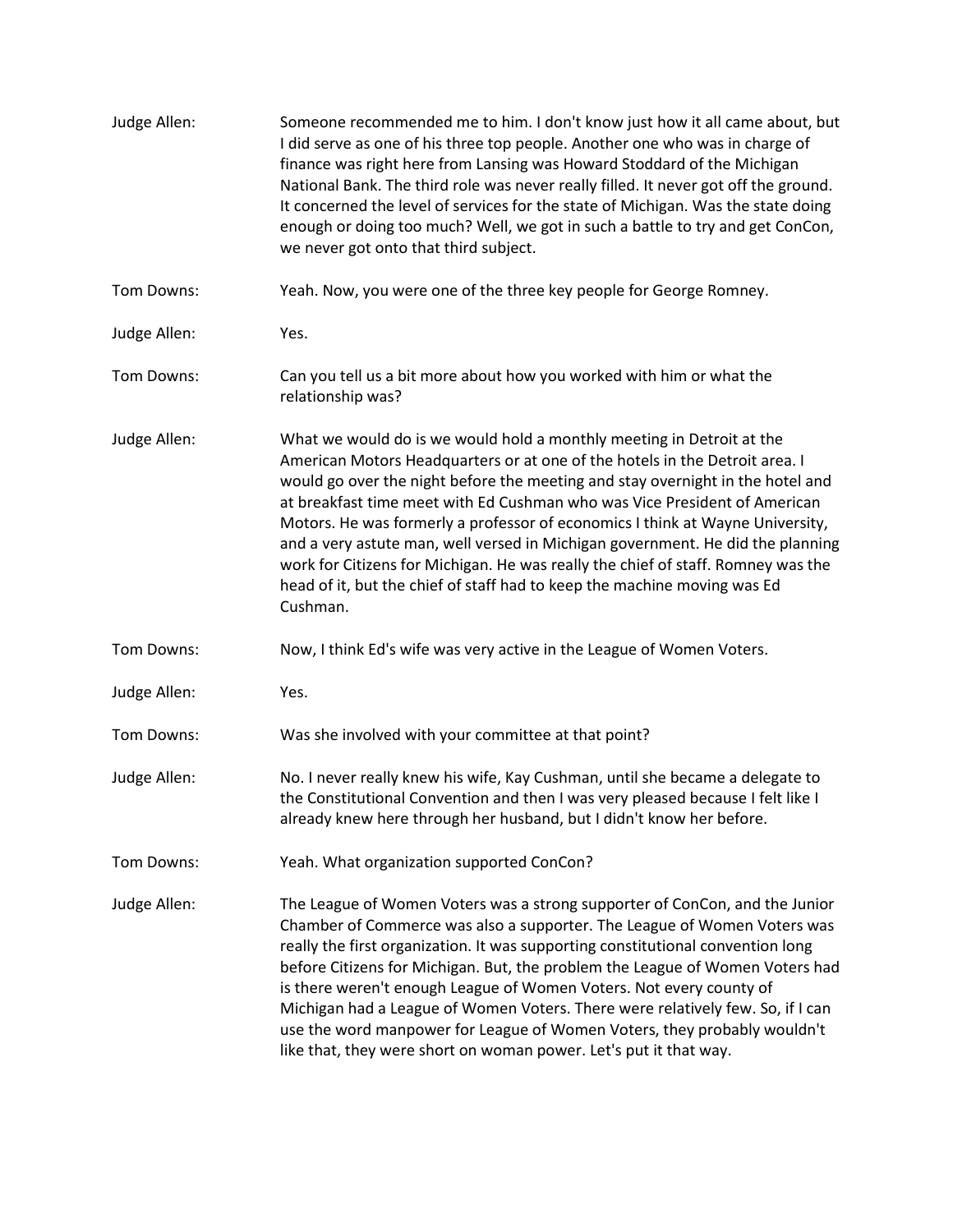| Tom Downs:   | They were an outgrowth of the old Suffragette movement, the League of<br>Women Voters.                                                                                                                                                                                                                                                                                                      |
|--------------|---------------------------------------------------------------------------------------------------------------------------------------------------------------------------------------------------------------------------------------------------------------------------------------------------------------------------------------------------------------------------------------------|
| Judge Allen: | They did the best they could, but the drive to secure enough signatures to get<br>this thing on the ballot was failing despite the best efforts of the League of<br>Women Voters. So, Ed Cushman and George Romney collectively said we've got<br>to turn all of our efforts over to getting enough signatures and getting them<br>within the next three months. Maybe it was even 60 days. |
| Tom Downs:   | Who was the one that actually headed up the petition drive?                                                                                                                                                                                                                                                                                                                                 |
| Judge Allen: | My committee.                                                                                                                                                                                                                                                                                                                                                                               |
| Tom Downs:   | Yeah?                                                                                                                                                                                                                                                                                                                                                                                       |
| Judge Allen: | Yes.                                                                                                                                                                                                                                                                                                                                                                                        |
| Tom Downs:   | And then did you pay for signatures?                                                                                                                                                                                                                                                                                                                                                        |
| Judge Allen: | No. We didn't pay for signatures.                                                                                                                                                                                                                                                                                                                                                           |
| Tom Downs:   | Didn't pay for any signatures?                                                                                                                                                                                                                                                                                                                                                              |
| Judge Allen: | What we succeeded in doing, I think it was Ed Cushman who came up with the<br>idea of asking the Michigan Education Association, the teachers, to go out and<br>each get a petition with 30 signatures, and I took about 50,000 signatures over<br>to the St. Mary's Camp. St. Mary's Camp is just east of Battle Creek.                                                                    |
| Tom Downs:   | You mean petitions?                                                                                                                                                                                                                                                                                                                                                                         |
| Judge Allen: | Petitions. They were distributed to all the teachers in the state of Michigan, and<br>within six weeks we had a tremendous number of signatures. That was what<br>qualified the question. There were really two questions, the question should<br>there be a constitutional convention and whether a majority who voted at the<br>election would carry the issue.                           |
| Tom Downs:   | Because in the past majorities voted for it, but not a majority of the voters<br>voted.                                                                                                                                                                                                                                                                                                     |
| Judge Allen: | Of those voting at the election. That's right.                                                                                                                                                                                                                                                                                                                                              |
| Tom Downs:   | Why was that Michigan Education Association so supportive?                                                                                                                                                                                                                                                                                                                                  |
| Judge Allen: | I think part of the reason they were so supportive is that they were interested in<br>having a provision in a new constitution where the state would underwrite the<br>pension retirement benefits or something along that line.                                                                                                                                                            |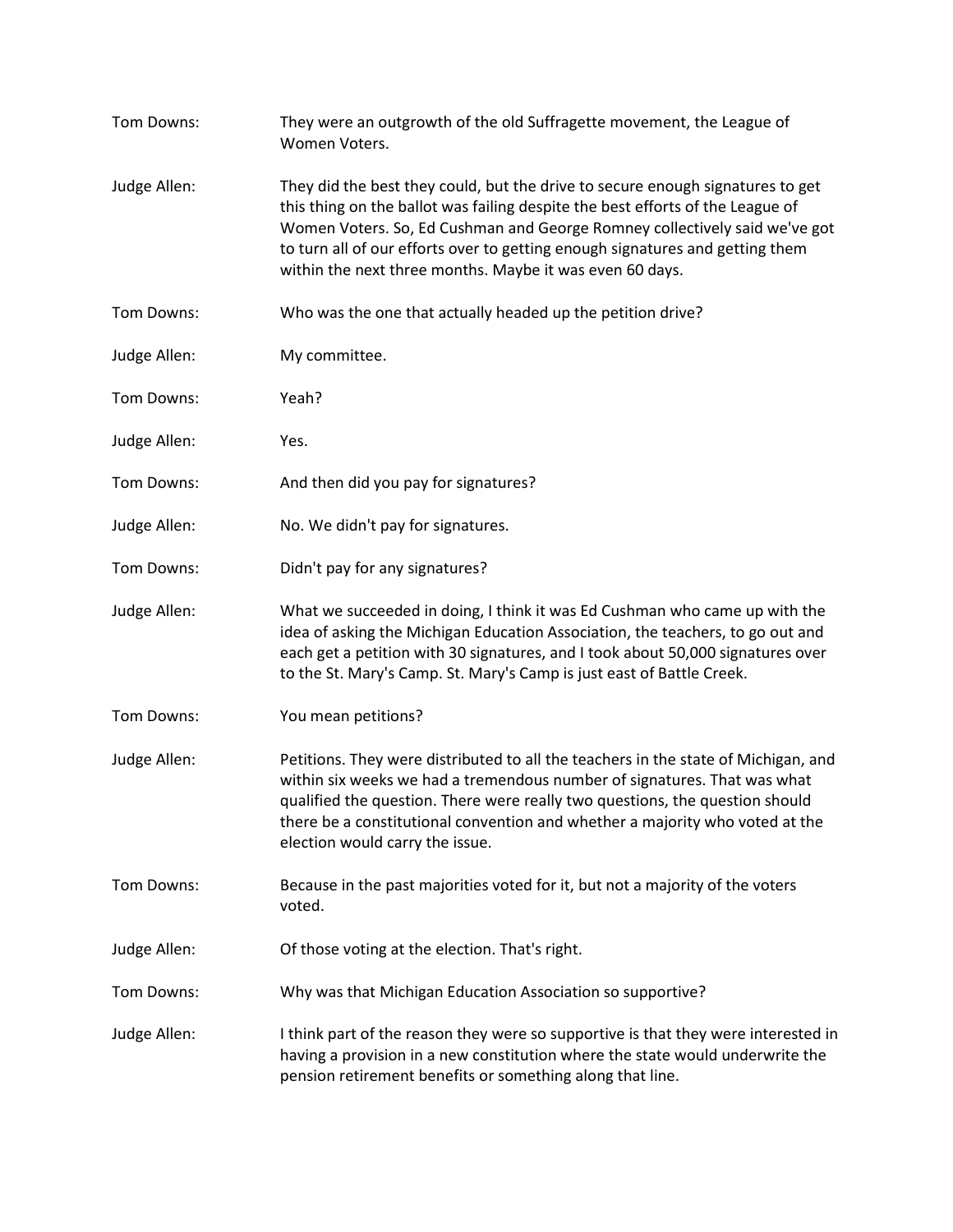| Tom Downs:   | Because that was not done before the convention.                                                                                                                                       |
|--------------|----------------------------------------------------------------------------------------------------------------------------------------------------------------------------------------|
| Judge Allen: | That was not done before.                                                                                                                                                              |
| Tom Downs:   | Did the Constitutional Convention do that?                                                                                                                                             |
| Judge Allen: | Yes.                                                                                                                                                                                   |
| Tom Downs:   | So, you were right at home on that issue.                                                                                                                                              |
| Judge Allen: | Yes.                                                                                                                                                                                   |
| Tom Downs:   | Now, tell us more about that. You talked about the meeting at St. Mary's Camp.                                                                                                         |
| Judge Allen: | Yes.                                                                                                                                                                                   |
| Judge Allen: | St. Mary's Camp is a summer camp for the MEA. It's very similar to what<br>numerous big corporations have, a summer retreat. For example, the UAW has<br>a summer camp up near Alpena. |
| Tom Downs:   | Yeah, Black Lake.                                                                                                                                                                      |
| Judge Allen: | Black Lake. I think this camp, to the MEA, is what Black Lake is to the union.                                                                                                         |
| Tom Downs:   | How many were at Black Lake when you went there, the conference?                                                                                                                       |
| Judge Allen: | Maybe 100 or 200 people.                                                                                                                                                               |
| Tom Downs:   | That was the backbone of getting the petitions.                                                                                                                                        |
| Judge Allen: | Yes. That's right.                                                                                                                                                                     |
| Tom Downs:   | That's amazing because getting petitions signed is a hard job.                                                                                                                         |
| Judge Allen: | It was enormously successful.                                                                                                                                                          |
| Tom Downs:   | So, you would say the main thing for getting petitions signed was MEA.                                                                                                                 |
| Judge Allen: | Yes.                                                                                                                                                                                   |
| Tom Downs:   | That was Ed Cushman's idea to go to that?                                                                                                                                              |
| Judge Allen: | Yes.                                                                                                                                                                                   |
| Tom Downs:   | And they were concerned about their pensions.                                                                                                                                          |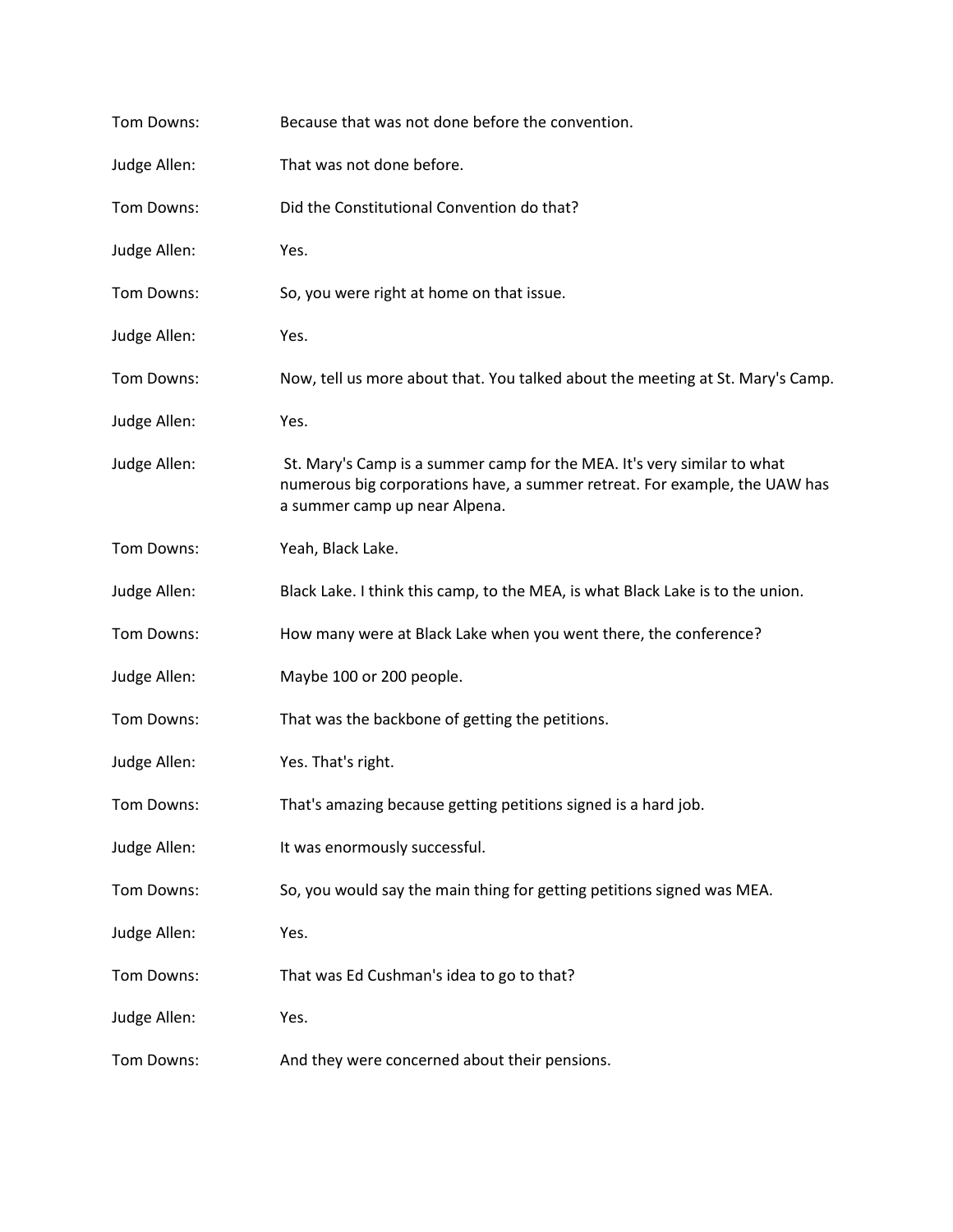| Judge Allen: | I think there probably were other things that the MEA wanted, but I didn't know<br>it at the time or still don't. I think a lot of it was an interest in government. I<br>don't think it was all selfish. Part of it was just good citizenship.                                                                                                                                        |
|--------------|----------------------------------------------------------------------------------------------------------------------------------------------------------------------------------------------------------------------------------------------------------------------------------------------------------------------------------------------------------------------------------------|
| Tom Downs:   | And teachers would be a group that would be expected to do that.                                                                                                                                                                                                                                                                                                                       |
| Judge Allen: | Right.                                                                                                                                                                                                                                                                                                                                                                                 |
| Tom Downs:   | Were there any particular offices you remember that worked on this or was it<br>their whole organization?                                                                                                                                                                                                                                                                              |
| Judge Allen: | The whole organization worked on it.                                                                                                                                                                                                                                                                                                                                                   |
| Tom Downs:   | Their headquarters is in East Lansing, is that right?                                                                                                                                                                                                                                                                                                                                  |
| Judge Allen: | That's right.                                                                                                                                                                                                                                                                                                                                                                          |
| Tom Downs:   | MEA. But the camp was at St. Mary's Lake.                                                                                                                                                                                                                                                                                                                                              |
| Judge Allen: | Right.                                                                                                                                                                                                                                                                                                                                                                                 |
| Tom Downs:   | Now, after that you got the signatures, then there was a vote whether or not to<br>hold ConCon. Do you remember what the vote was or what group supported it?                                                                                                                                                                                                                          |
| Judge Allen: | The vote was very close. Do you mean the vote on the new constitution?                                                                                                                                                                                                                                                                                                                 |
| Tom Downs:   | No. No. To hold it.                                                                                                                                                                                                                                                                                                                                                                    |
| Judge Allen: | My memory, I haven't looked it up in so long. I can't answer you.                                                                                                                                                                                                                                                                                                                      |
| Tom Downs:   | We'll let somebody else look that up. You were active in other public activities.<br>What was your role in the Michigan Municipal League?                                                                                                                                                                                                                                              |
| Judge Allen: | I was on the board of directors for three or four years and then was nominated<br>to become president of the Michigan Municipal League. Which is the league of<br>all cities in Michigan. And I was elected in 1958 and served in 58 and a bit of<br>1959. And in that capacity I came to know the fiscal problems of many of the<br>cities in Michigan and also the related problems. |
| Tom Downs:   | That would be a good stepping stone for your role in the citizens for Michigan.                                                                                                                                                                                                                                                                                                        |
| Judge Allen: | Yes, I think it was an excellent one. Another thing I remember, it just so<br>happened that was the year of the pay less pay days when governments<br>supposedly stopped in Michigan and Soapy Williams was the Governor.                                                                                                                                                              |
| Tom Downs:   | I was one to advise against that. For your information.                                                                                                                                                                                                                                                                                                                                |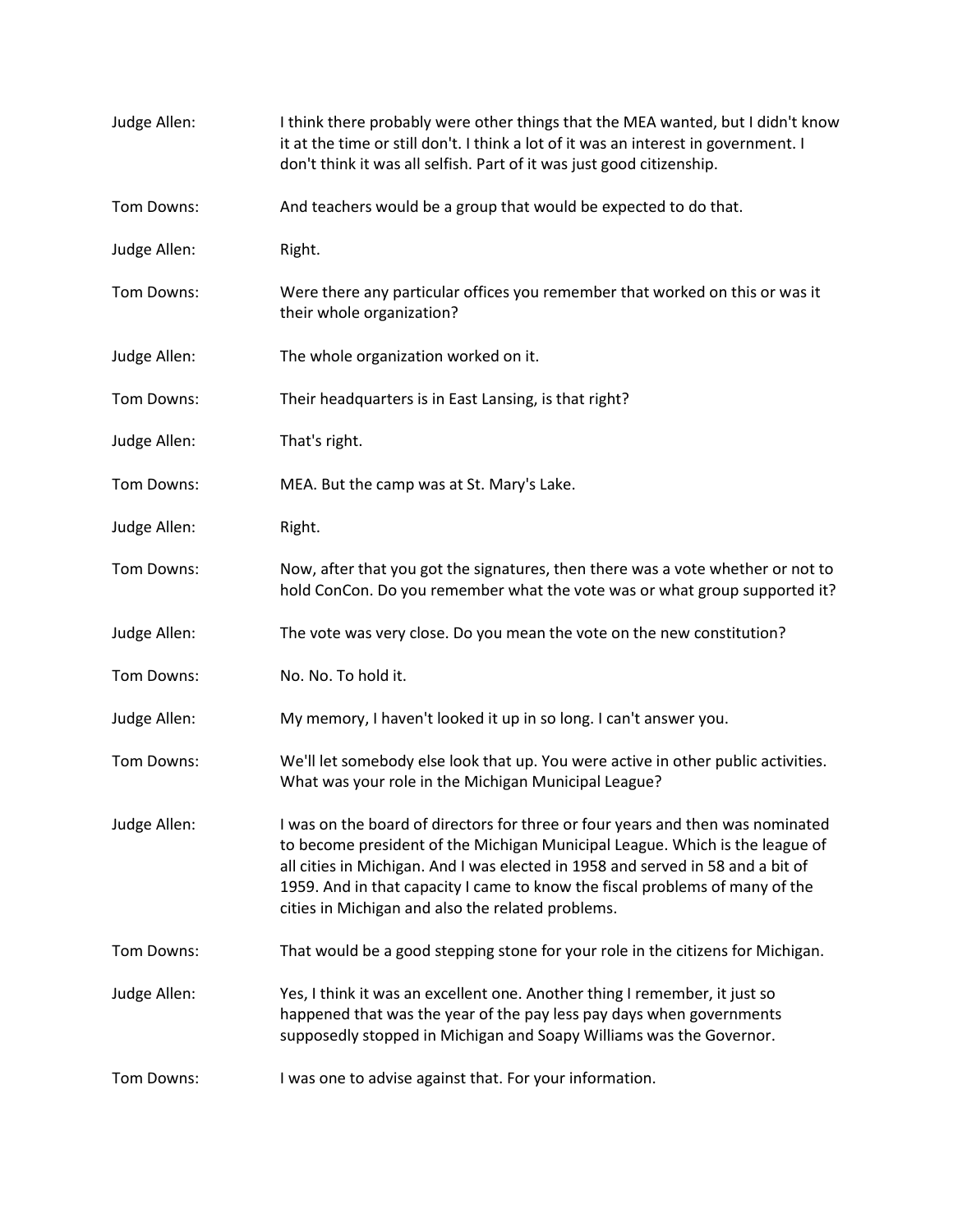| Judge Allen: | You gave good advice.                                                                                                                                                                                                                                                                                                  |
|--------------|------------------------------------------------------------------------------------------------------------------------------------------------------------------------------------------------------------------------------------------------------------------------------------------------------------------------|
| Tom Downs:   | Well, sometimes people don't listen to me any more than my kids do. So I guess<br>you're familiar with that. Now, how much does it pay being head of Michigan's<br>Municipal League?                                                                                                                                   |
| Judge Allen: | How much does it pay?                                                                                                                                                                                                                                                                                                  |
| Tom Downs:   | Yes.                                                                                                                                                                                                                                                                                                                   |
| Judge Allen: | Nothing. Nothing at all.                                                                                                                                                                                                                                                                                               |
| Tom Downs:   | You had all these free jobs. Did you get time to practice law or how did you<br>manage to make a living?                                                                                                                                                                                                               |
| Judge Allen: | I practiced law. I sometimes felt sorry for my clients. It was hard going but with<br>the help of my wife and two other members of my little firm of Crum, Allen and<br>Mullen, I managed to squeak through.                                                                                                           |
| Tom Downs:   | There were only three members of the firm?                                                                                                                                                                                                                                                                             |
| Judge Allen: | There were only three members of the firm.                                                                                                                                                                                                                                                                             |
| Tom Downs:   | Yeah. Well that's amazing. I say there's a lot of pro bono work you did.                                                                                                                                                                                                                                               |
| Judge Allen: | And after I came with George Romney, one of the two remaining partners,<br>Mullen, became a circuit judge in Kalamazoo County. And did it very<br>successfully. CH Mullen, he died a week ago and I was at his funeral in<br>Kalamazoo last Thursday.                                                                  |
| Tom Downs:   | So you had a close connection there within your firm.                                                                                                                                                                                                                                                                  |
| Judge Allen: | Yes.                                                                                                                                                                                                                                                                                                                   |
| Tom Downs:   | Now, let's talk a little bit more about ConCon. What committee were you on in<br>ConCon?                                                                                                                                                                                                                               |
| Judge Allen: | I served on the local government committee which was a fascinating job. Art<br>Elliott was the chairman of the committee. He was a long-time friend of George<br>Romney, he was also a Mormon like George Romney and because of all the<br>work I'd done in the municipal league I was well suited for that committee. |
| Tom Downs:   | Were you officially representing the municipal league or just the experience?                                                                                                                                                                                                                                          |
| Judge Allen: | No, I was not, no. We didn't have  I think that would have been prohibited.                                                                                                                                                                                                                                            |
| Tom Downs:   | Did the municipal league send anybody up to the meeting?                                                                                                                                                                                                                                                               |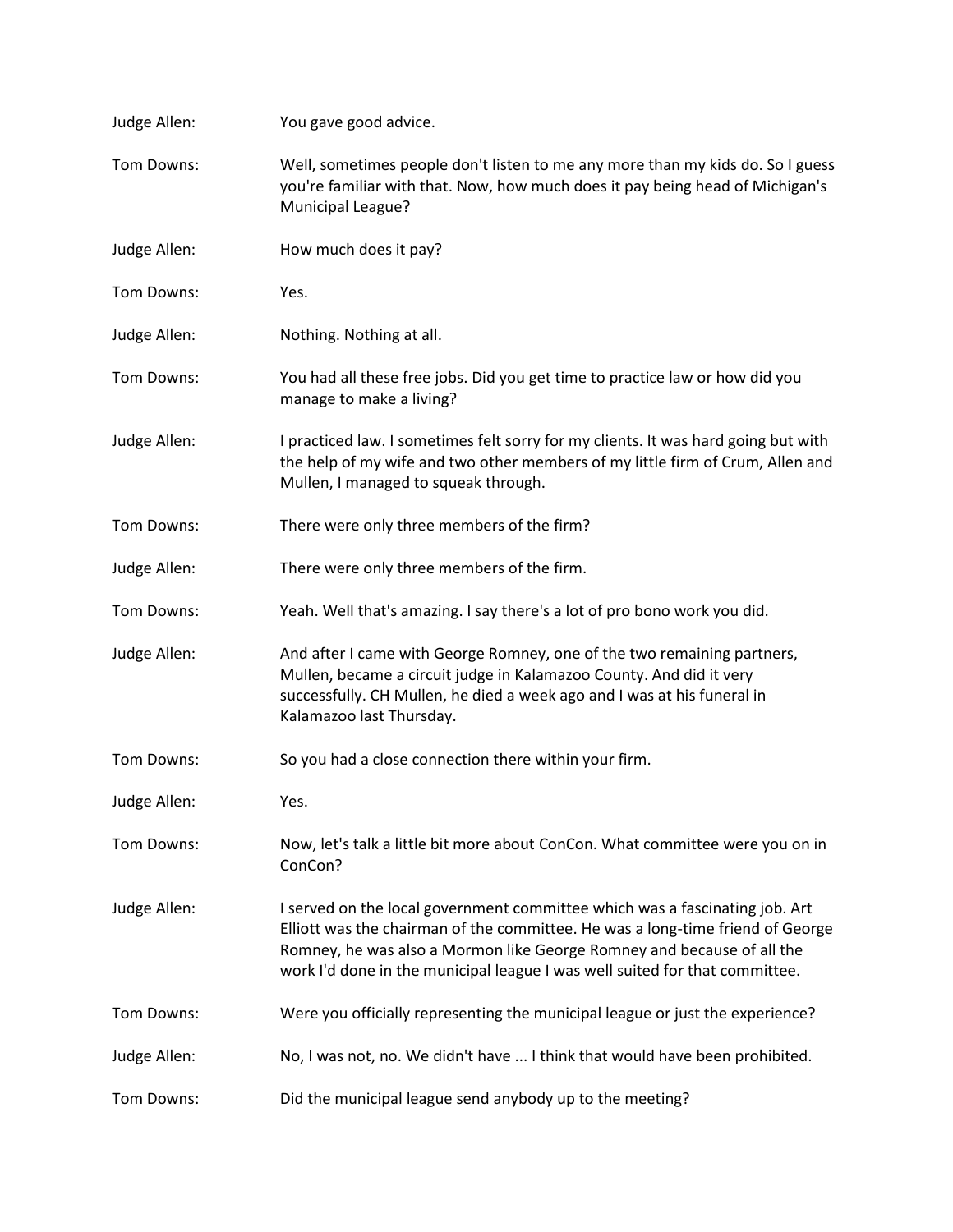- Judge Allen: The municipal league followed our convention closely and issued a bulletin every month about what we were doing and on certain issues said we were wrong and on other said we were right.
- Tom Downs: Did you have a pretty good score?
- Judge Allen: I don't recall.
- Tom Downs: How about the townships. Did they have much influence in ConCon?
- Judge Allen: Yes, I think the townships had an influence. There were a number of us including myself who felt we could be better of if we didn't have townships. We were too fragmented. But we knew that if we'd eliminated townships we never would get a yes vote on a new constitution, so we didn't press that point and there were other incidences during ConCon which I'm sure you will remember where we thought of making some changes but didn't because we would lose the vote.
- Tom Downs: You learned to be very practical.
- Judge Allen: We had to be practical if we were going to get a new constitution and I think we were. I think both parties used a lot of common sense.
- Tom Downs: And how about in the committees. Was it a pretty good relationship between both political parties and the individual members?
- Judge Allen: We really had three political parties. We had two thirds of our delegates were Republican and one third Democrat but the Republican, two thirds was divided about equally in two between farm bureau more conservative group led by D. Hale Brake and the more moderate Republicans led by George Romney.
- Tom Downs: D. Hale Brake what was his background?
- Judge Allen: D. Hale Brake?
- Tom Downs: Yes.
- Judge Allen: D. Hale Brake background was primarily a background of county government and he eventually ... He was the leader of the Michigan county organization and did it very effectively. And the he became state treasury.
- Tom Downs: I don't wanna beat a dead horse but the delegates were elected on the basis of the old legislature. Did that have much affect on things or do you think it mattered much?

Judge Allen: I don't think it mattered much.

Tom Downs: Yeah. But the three groups were the conservative Republicans, the George Romney Republicans and the Democrats.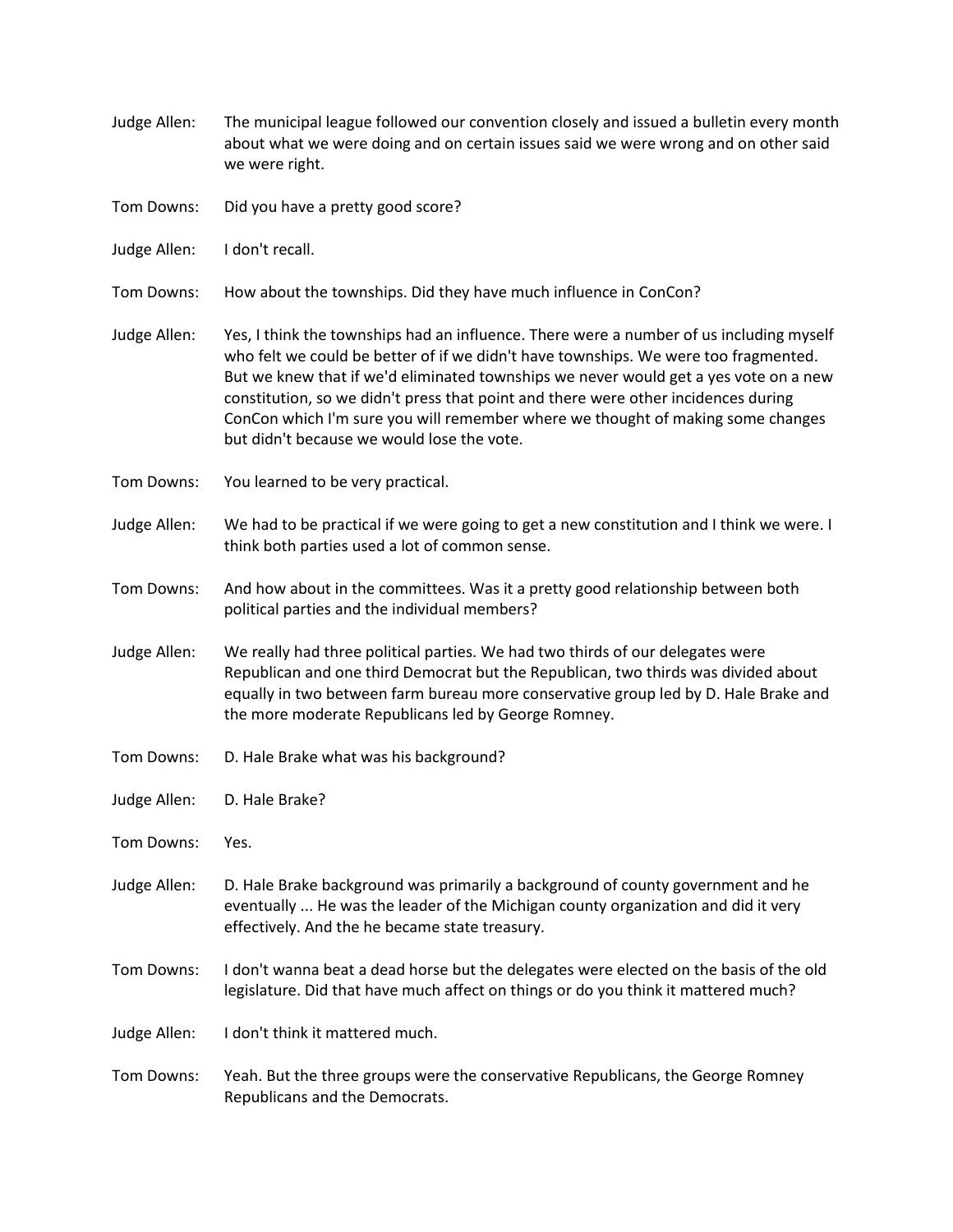| Judge Allen: | Right.                                                                                                                                                                                                                                                                                                                        |
|--------------|-------------------------------------------------------------------------------------------------------------------------------------------------------------------------------------------------------------------------------------------------------------------------------------------------------------------------------|
| Tom Downs:   | At about equal number of the three.                                                                                                                                                                                                                                                                                           |
| Judge Allen: | At about equal numbers.                                                                                                                                                                                                                                                                                                       |
| Tom Downs:   | Yeah.                                                                                                                                                                                                                                                                                                                         |
| Judge Allen: | And we couldn't do anything without making a deal with one of the groups and<br>we were constantly making various relationships. We were bitter enemies at<br>one time and good friends on another issue. But it worked.                                                                                                      |
| Tom Downs:   | Yeah. That's the important thing was that it worked.                                                                                                                                                                                                                                                                          |
| Judge Allen: | Yes.                                                                                                                                                                                                                                                                                                                          |
| Tom Downs:   | I think that's interesting that with all your academic background, Kalamazoo<br>College, Columbia University and so on, maybe your experience in the mayor's<br>office gets to be very practical, which it did.                                                                                                               |
| Judge Allen: | Oh, I think my experience into the mayor's office and I think equally the<br>experience I had as a county supervisor, we called it supervisors then rather<br>than commissioners. I learned a tremendous amount. I'd be on the board of<br>supervisors of Kalamazoo County.                                                   |
| Tom Downs:   | We haven't mentioned that before. How were supervisors selected at that<br>time?                                                                                                                                                                                                                                              |
| Judge Allen: | Supervisors then were selected by election from the various townships in<br>Kalamazoo County, but the city automatic used its city councilmen. It used one<br>member who could be on the board of supervisors and they selected me as<br>mayor.                                                                               |
| Tom Downs:   | One member of the city council to be on the board of supervisors. So you were<br>both on the board of supervisors at the same time you were being mayor.                                                                                                                                                                      |
| Judge Allen: | Right. And when we would hold our meetings in the board of supervisors, we<br>were paid \$15 a day but if we only worked a half a day we got, I think, \$7.50 so<br>always, as our meetings were carried over 'till afternoon.                                                                                                |
| Tom Downs:   | You didn't have to punch in and out. Well then, let's talk about after George<br>Romney was elected Governor. What happened in that period?                                                                                                                                                                                   |
| Judge Allen: | George Romney appointed me to be director of the budget. The technical term<br>at that time was controller, not comtroller but controller. And I was<br>automatically the secretary to the state administrative board. And state budget<br>director. My official title was state controller. And I was in charge of and would |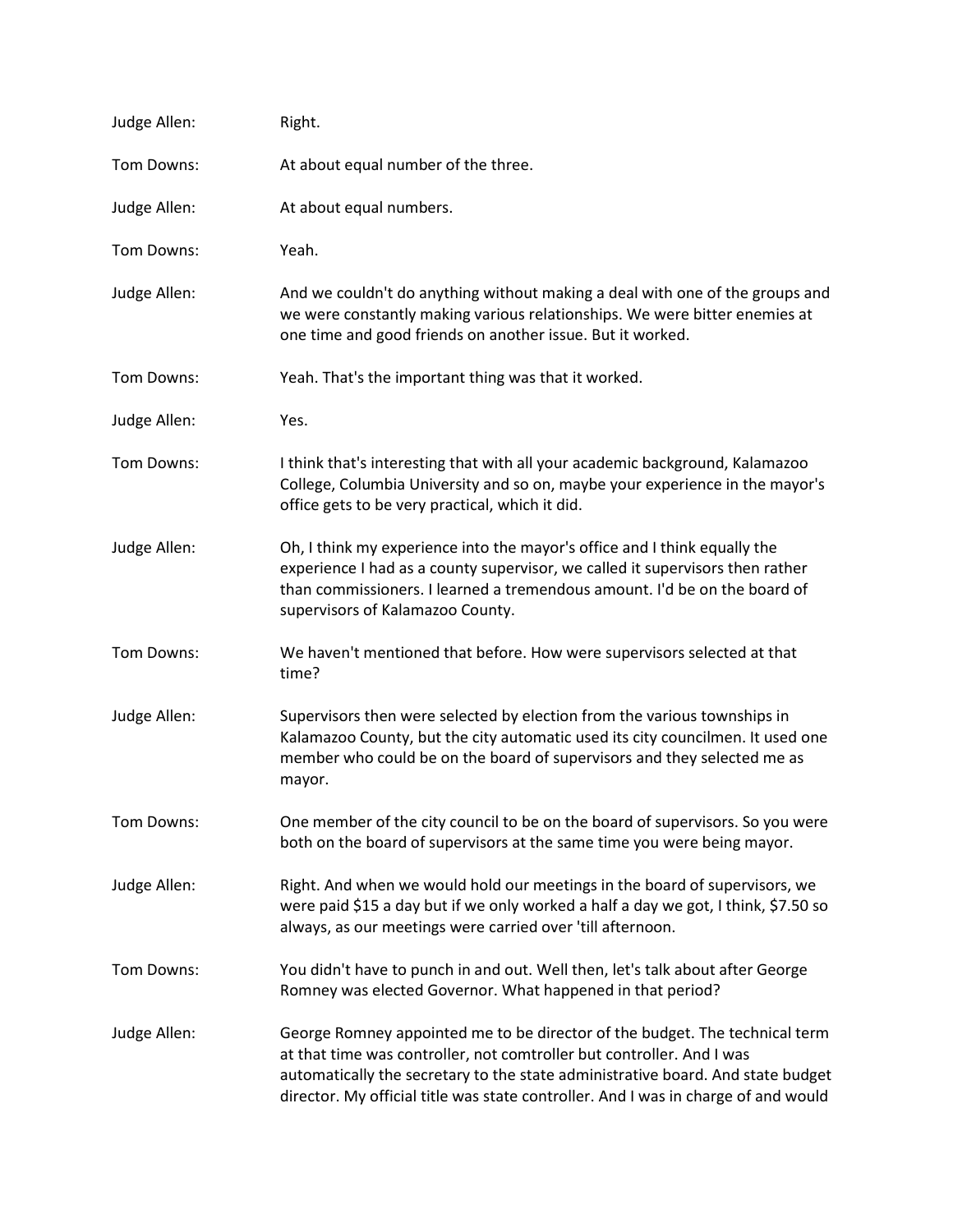call the meeting of the state administrative board all during the time I served with George Romney.

- Tom Downs: And did you attend those meetings regularly?
- Judge Allen: And I attended those meetings. I actually, although I had the title of secretary, I didn't sit there and take all the notes. I used my own secretary Doris Barber, a wonderful lady who had been the secretary for my predecessor Ira Polley and she would sit with me in the meetings in the Governor's office and take all the notes and write them up.
- Tom Downs: Tell me more about Ira Polley, did you know him very well?
- Judge Allen: I didn't know Ira Polley until I came to Lansing. George Romney was to take office on January 1st, 1963. And I had been appointed right about Thanksgiving time by Romney to be his new budget director. I came and made an inquiry, "How are you doing on the budget, Ira?" And he said, "I haven't done anything. There's a new Governor and I shouldn't do anything. I haven't done anything." Well, we almost panicked because here was already Thanksgiving and nothing had been done on the budget and I said, "We start right now," I took off my coat and I sat down at the table and we started on that budget.
- Tom Downs: You and Ira Polley?
- Judge Allen: No, without Ira Polley.
- Tom Downs: Yeah. No, but I used Ira Polley's two chief lieutenants, Dick Beers and Paul Weldon and various members of the office of management and budget. Without them we couldn't have done it.
- Judge Allen: So, you started acting as budget director even though the Governor wasn't in office yet.
- Tom Downs: Even though I wasn't.
- Judge Allen: Even though you weren't until January.
- Tom Downs: Yes.
- Judge Allen: Well, that's interesting. So then your budget director ... Do want to tell us a little bit more about what happened as budget director?
- Tom Downs: Well, we did very well on our budget. Particularly Romney's first year, we had the budget completed and voted on well before the middle of June and we had excellent cooperation from the Democrats also in that first year. While I was budget director we never had a deficit. But I'm not going to take the credit for it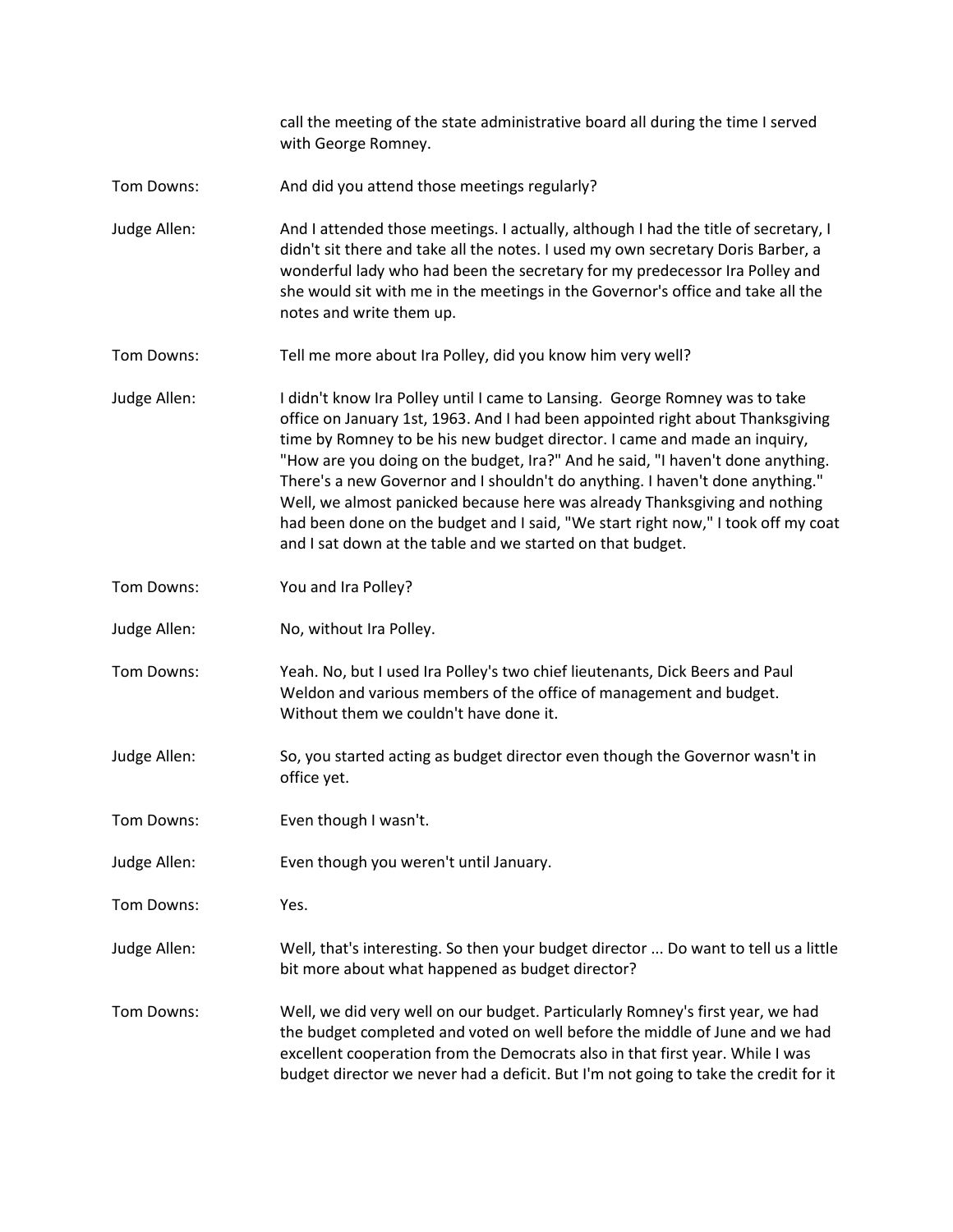|              | because we had a strong economy and JFK was president, we had just as we do<br>today, we had a strong economy going and that helped us.                                                                                                                                                                                    |
|--------------|----------------------------------------------------------------------------------------------------------------------------------------------------------------------------------------------------------------------------------------------------------------------------------------------------------------------------|
| Judge Allen: | You said the Democrats worked well with you. Was that the staff people or the<br>legislators or both?                                                                                                                                                                                                                      |
| Tom Downs:   | Both.                                                                                                                                                                                                                                                                                                                      |
| Judge Allen: | Who was it. Was it Joe Kowalski? Who was the Democratic leader then?                                                                                                                                                                                                                                                       |
| Tom Downs:   | Kowalski.                                                                                                                                                                                                                                                                                                                  |
| Judge Allen: | Joe happened to be my best friend incidentally, so                                                                                                                                                                                                                                                                         |
| Tom Downs:   | Well, the first year Bill Ryan and then Kowalski. And Bill Ryan was very helpful.                                                                                                                                                                                                                                          |
| Judge Allen: | Bill Ryan was very helpful. He read every bill. Joe Kowalski had his staff read the<br>bills.                                                                                                                                                                                                                              |
| Tom Downs:   | That's right. But we also had a new speaker. We had Bob Waldron who turned<br>out to be excellent.                                                                                                                                                                                                                         |
| Judge Allen: | Yeah, Bob Waldron I know was very conscientious.                                                                                                                                                                                                                                                                           |
| Tom Downs:   | Yes.                                                                                                                                                                                                                                                                                                                       |
| Judge Allen: | Then that was your experience as budget director. How many years were you<br>budget director?                                                                                                                                                                                                                              |
| Tom Downs:   | Eight years.                                                                                                                                                                                                                                                                                                               |
| Judge Allen: | And that was under the Romney administration.                                                                                                                                                                                                                                                                              |
| Tom Downs:   | That was under the Romney administration.                                                                                                                                                                                                                                                                                  |
| Judge Allen: | Then how did you become a judge?                                                                                                                                                                                                                                                                                           |
| Tom Downs:   | When Bill Milliken became Governor, Romney in February of 1969 was<br>appointed by Nixon to be head of HUD and went to Washington. Bill Milliken<br>immediately became Governor.                                                                                                                                           |
| Judge Allen: | He'd been Lieutenant Governor.                                                                                                                                                                                                                                                                                             |
| Tom Downs:   | For a few months still as budget director but then Milliken named John<br>Dempsey as state budget director and controller and made me his legal advisor<br>so I served with Milliken for three years as his legal advisor and then a vacancy<br>occurred in the supreme court to which Milliken appointed John Fitzgerald. |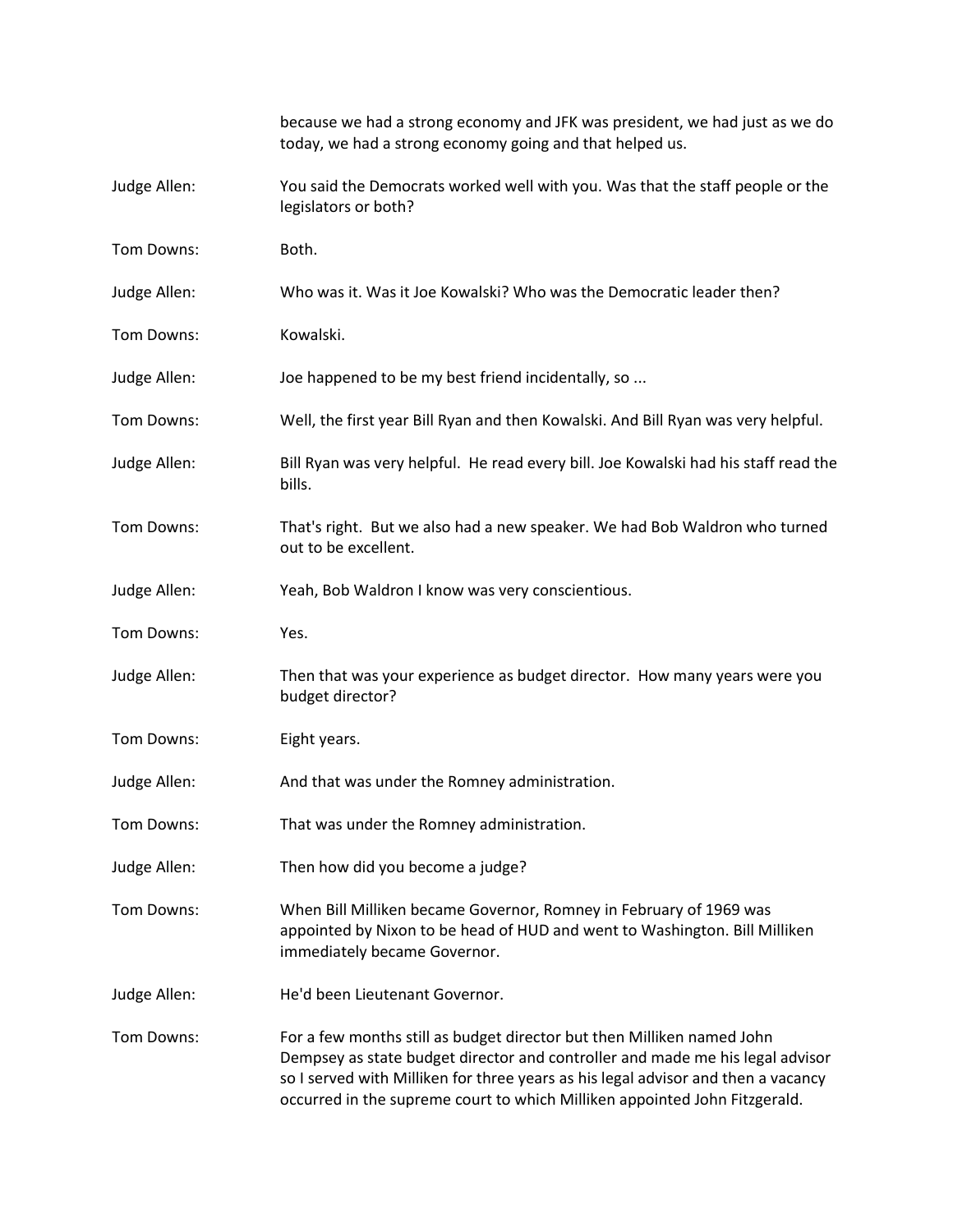| Judge Allen: | As legal advisor, what did you do in that role? Legal advisor to Governor<br>Milliken?                                                                                                                                                                                                                                                                                                                                                                                                                                                                                                     |
|--------------|--------------------------------------------------------------------------------------------------------------------------------------------------------------------------------------------------------------------------------------------------------------------------------------------------------------------------------------------------------------------------------------------------------------------------------------------------------------------------------------------------------------------------------------------------------------------------------------------|
| Tom Downs:   | What other advisors?                                                                                                                                                                                                                                                                                                                                                                                                                                                                                                                                                                       |
| Judge Allen: | No, what did you do?                                                                                                                                                                                                                                                                                                                                                                                                                                                                                                                                                                       |
| Tom Downs:   | I served in a double capacity as legal advisor and also as legislative advisor. I did<br>a lot of work on the floor with the house and senate members trying to steer<br>legislation that Milliken favored and opposing that which he opposed.                                                                                                                                                                                                                                                                                                                                             |
| Judge Allen: | And there you worked on a bipartisan basis.                                                                                                                                                                                                                                                                                                                                                                                                                                                                                                                                                |
| Tom Downs:   | And the reason I was in that role is I was the only senior member of the Romney<br>staff that carried over to the Milliken administration so I had a lot of<br>acquaintanceship with the legislators that no one else on the new Milliken staff<br>had.                                                                                                                                                                                                                                                                                                                                    |
| Judge Allen: | William Milliken was a lieutenant Governor under Governor Romney, is that<br>correct?                                                                                                                                                                                                                                                                                                                                                                                                                                                                                                      |
| Tom Downs:   | That's correct.                                                                                                                                                                                                                                                                                                                                                                                                                                                                                                                                                                            |
| Judge Allen: | So then Romney went to HUD in Washington?                                                                                                                                                                                                                                                                                                                                                                                                                                                                                                                                                  |
| Tom Downs:   | He went to HUD and I actually took his letter of resignation down the hall and<br>gave it to Dick Austin and the secretary of state and I made Milliken Governor.                                                                                                                                                                                                                                                                                                                                                                                                                          |
| Judge Allen: | So you made Milliken the Governor.                                                                                                                                                                                                                                                                                                                                                                                                                                                                                                                                                         |
| Tom Downs:   | Yes                                                                                                                                                                                                                                                                                                                                                                                                                                                                                                                                                                                        |
| Judge Allen: | Now, did you know them both pretty well?                                                                                                                                                                                                                                                                                                                                                                                                                                                                                                                                                   |
| Tom Downs:   | Oh, I knew them both very well, yes of course.                                                                                                                                                                                                                                                                                                                                                                                                                                                                                                                                             |
| Judge Allen: | You want to tell a little about them, what you thought of the two of them and<br>how they worked?                                                                                                                                                                                                                                                                                                                                                                                                                                                                                          |
| Tom Downs:   | Well, I think Michigan was fortunate to have to very excellent Governors but<br>their styles were very different. George Romney was up and charging on<br>everything. Sometimes he would go too far too fast and we on the staff would<br>take turns trying to slow him down, really. Wonderful man to work for but we<br>had to tell him no every now and then. Milliken was calmer, more reserved and<br>exceedingly polite. Seldom made any mistakes. Very seldom, he would say the<br>wrong thing at the wrong time. Each had their own style and each I think were<br>very effective. |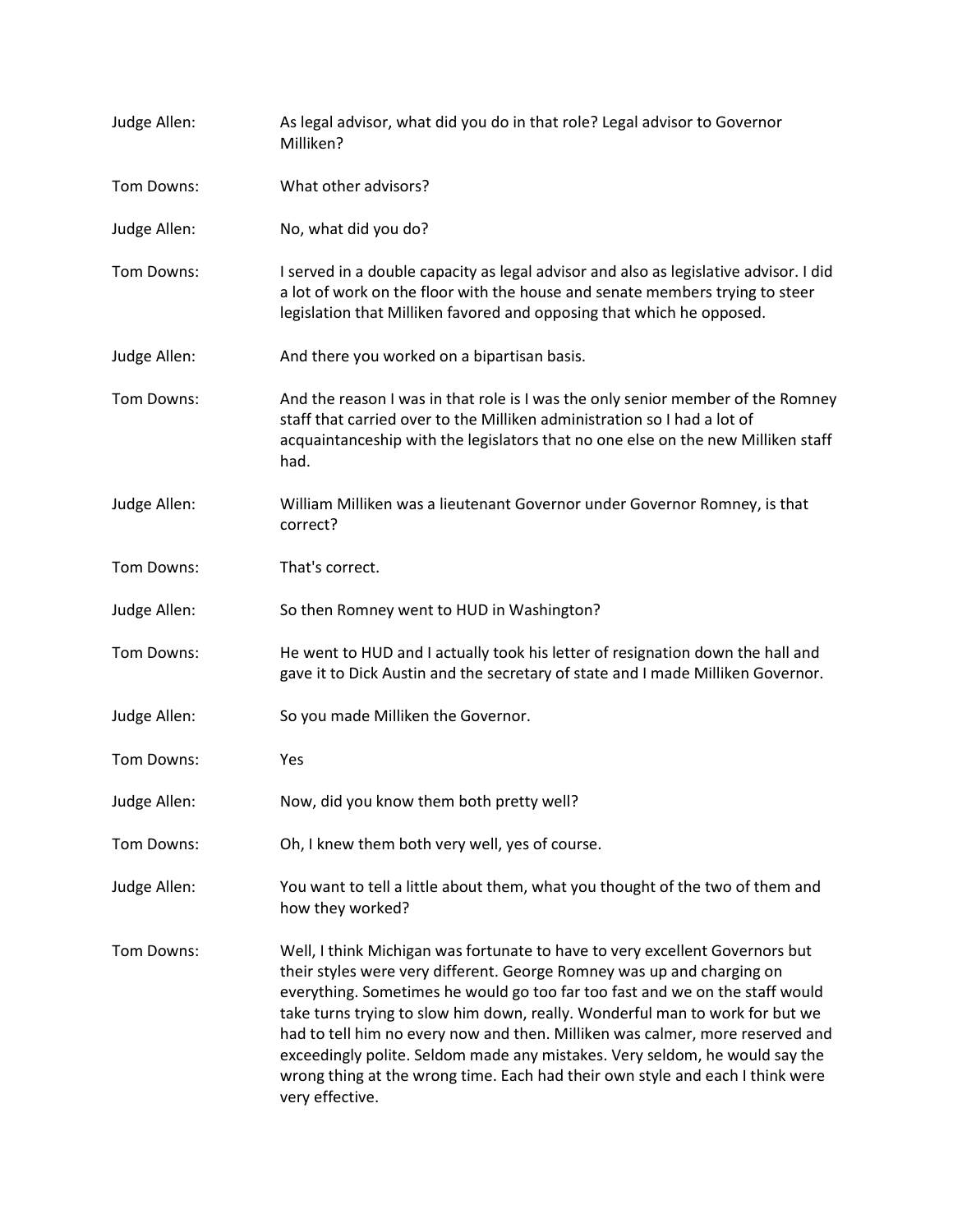| Judge Allen: | Of course, Romney had come out of private industry.                                                                                                                                                                                                                                                                                                                                                     |
|--------------|---------------------------------------------------------------------------------------------------------------------------------------------------------------------------------------------------------------------------------------------------------------------------------------------------------------------------------------------------------------------------------------------------------|
| Tom Downs:   | He came out of private industry.                                                                                                                                                                                                                                                                                                                                                                        |
| Judge Allen: | He'd been the CEO of the company. And what about Milliken's background.<br>What was his?                                                                                                                                                                                                                                                                                                                |
| Tom Downs:   | Milliken had a father who had a leading mercantile store, Milliken's, in the<br>Traverse City area and in Cadillac but he also was a senator in the legislature in<br>Michigan so Bill had a combination of the two.                                                                                                                                                                                    |
| Judge Allen: | Yeah, the combination of business background plus a political background.                                                                                                                                                                                                                                                                                                                               |
| Tom Downs:   | Right.                                                                                                                                                                                                                                                                                                                                                                                                  |
| Judge Allen: | Whereas George Romney came out of the private sector.                                                                                                                                                                                                                                                                                                                                                   |
| Tom Downs:   | I think one thing that helped Romney so much was his ConCon experience.<br>There are a number of us who have felt, and I don't mind saying so, that if<br>George Romney had been president of ConCon rather than Nesbitt he probably<br>would not have been Governor.                                                                                                                                   |
| Judge Allen: | Well, Steve Nesbitt had ability to keep things glued together.                                                                                                                                                                                                                                                                                                                                          |
| Tom Downs:   | Steve Nesbitt kept everybody calm and kept things moving.                                                                                                                                                                                                                                                                                                                                               |
| Judge Allen: | Yeah. I said glued together and moving.                                                                                                                                                                                                                                                                                                                                                                 |
| Tom Downs:   | Right. Romney needed the political experience of ConCon in order to adequately<br>do the job as Governor.                                                                                                                                                                                                                                                                                               |
| Judge Allen: | Where did his key staff come from?                                                                                                                                                                                                                                                                                                                                                                      |
| Tom Downs:   | Romney's key staff came from people he worked with at ConCon.                                                                                                                                                                                                                                                                                                                                           |
| Judge Allen: | Which bears out your point that ConCon not only gave him a stepping stone in<br>government but gave him the ability to analyze how people could work.                                                                                                                                                                                                                                                   |
| Tom Downs:   | That's right.                                                                                                                                                                                                                                                                                                                                                                                           |
| Judge Allen: | So that ConCon provided a farm team for executives of the Governor's office.                                                                                                                                                                                                                                                                                                                            |
| Tom Downs:   | For example, Bob Danhof was a ConCon delegate and head of the committee on<br>judiciary and he became Governor Romney's legal advisor. First he started out<br>for one year as his legislative advisor and then switched to legal advisor. People<br>who had worked on the staff under CFM became Walter De Vries for example.<br>People that Romney worked with at ConCon were the basis of his staff. |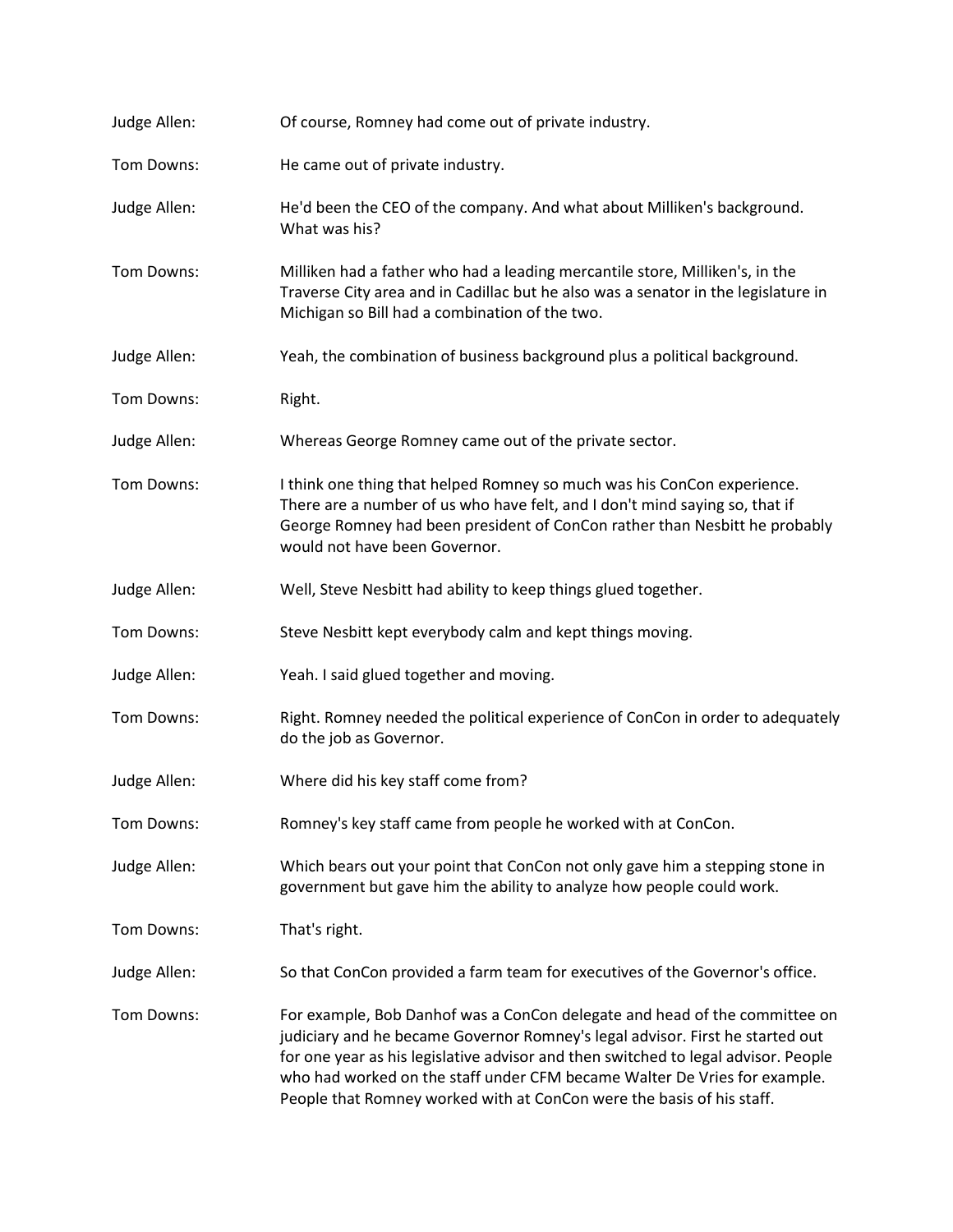| Judge Allen: | What did Walt De Vries serve as with Governor Romney?                                                                                                                                                                                                                                                                                                                                                                                                                                        |
|--------------|----------------------------------------------------------------------------------------------------------------------------------------------------------------------------------------------------------------------------------------------------------------------------------------------------------------------------------------------------------------------------------------------------------------------------------------------------------------------------------------------|
| Tom Downs:   | He was the think tank of the new programs and development. Head of that<br>branch of the Governor's staff.                                                                                                                                                                                                                                                                                                                                                                                   |
| Judge Allen: | So, he was the think tank.                                                                                                                                                                                                                                                                                                                                                                                                                                                                   |
| Tom Downs:   | He was the think tank operator.                                                                                                                                                                                                                                                                                                                                                                                                                                                              |
| Judge Allen: | Not that others weren't but he was ahead of it.                                                                                                                                                                                                                                                                                                                                                                                                                                              |
| Tom Downs:   | Yes. Arthur Elliott for example became state chairman but he worked with<br>Romney at ConCon.                                                                                                                                                                                                                                                                                                                                                                                                |
| Judge Allen: | Now Danhof had been the campaign manager for Steve Nesbitt to be ConCon<br>president.                                                                                                                                                                                                                                                                                                                                                                                                        |
| Tom Downs:   | I had forgotten that. You're reminding me Tom.                                                                                                                                                                                                                                                                                                                                                                                                                                               |
| Judge Allen: | Maybe I'll be interviewed sometime but I hope you don't mind me opposing<br>some of those things.                                                                                                                                                                                                                                                                                                                                                                                            |
| Tom Downs:   | Not at all.                                                                                                                                                                                                                                                                                                                                                                                                                                                                                  |
| Judge Allen: | That I think could help us. And the other thing, just aside. I feel that you and I've<br>become very good friends since ConCon.                                                                                                                                                                                                                                                                                                                                                              |
| Tom Downs:   | My criticism of term limits that those of us there, most of us got there not<br>knowing each other at all, and I think if you and I had known each other as well<br>as ConCon started as we do now, we might have gotten a little more done. I<br>don't know, but I think that's true. We've made very good friendships in<br>ConCon.                                                                                                                                                        |
| Tom Downs:   | Did you feel that?                                                                                                                                                                                                                                                                                                                                                                                                                                                                           |
| Judge Allen: | Tom, I remember so well when ConCon finished, we started having debates on<br>should they have a yes vote or a no vote. And the first big debate was before<br>the CIO, and I was to debate you, and you and I put on the first big debate. And<br>when I, and Gus Shull was the moderator, when I got up to speak, someone had<br>handed the delegates yard sticks as an advertising gimmick, and everyone<br>started beating their yard stick on the table and my voice couldn't be heard. |
| Tom Downs:   | I think the ACLU would probably have disapproved of that.                                                                                                                                                                                                                                                                                                                                                                                                                                    |
| Judge Allen: | It took Gus Shull after about five minutes to stand up and give his delegates a<br>lecture and say let Glenn Allen talk. You don't have to believe a word he says,<br>but let him talk.                                                                                                                                                                                                                                                                                                      |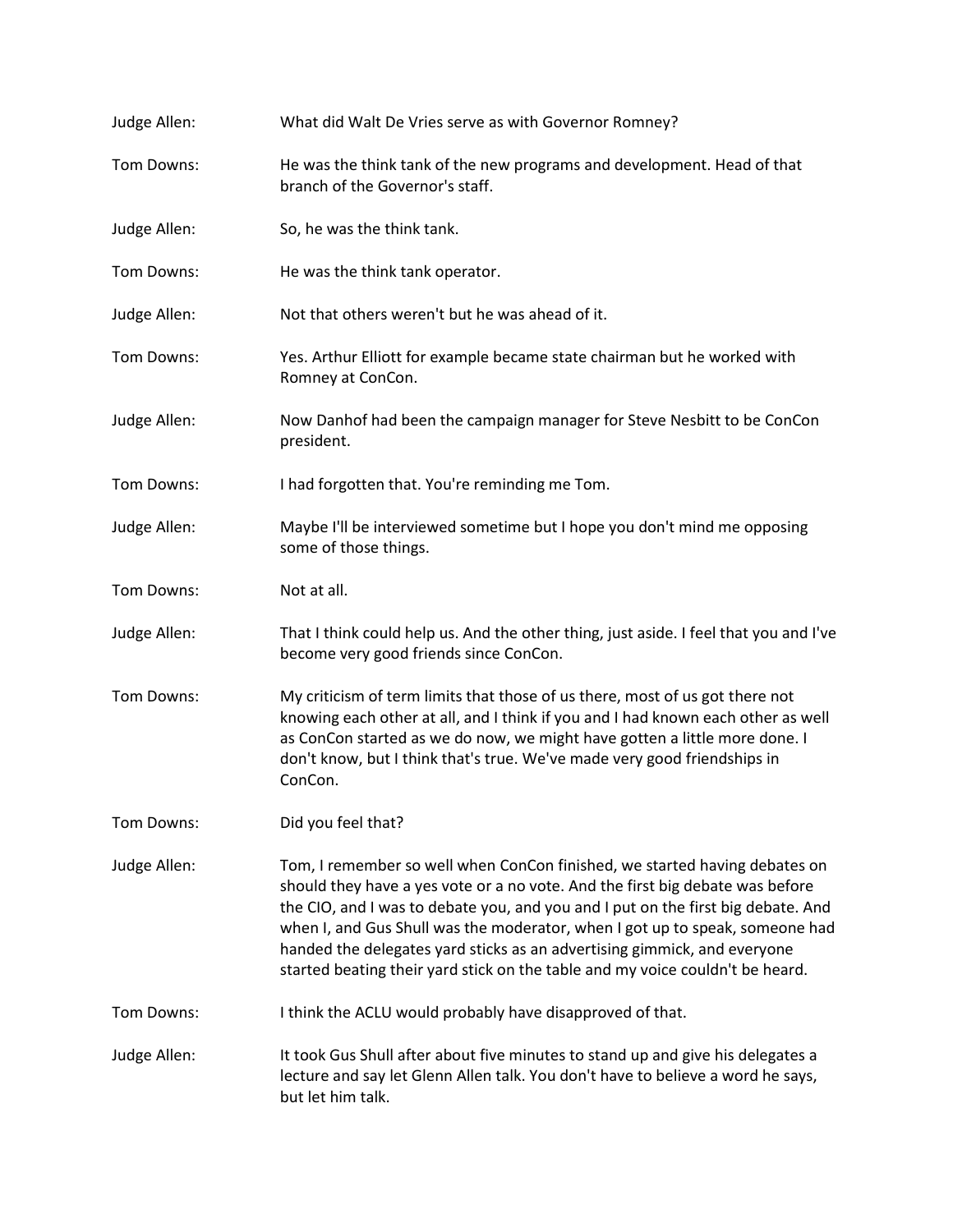| Tom Downs:   | At least let him talk.                                                                                                                                                                                                                                                                                                                                   |
|--------------|----------------------------------------------------------------------------------------------------------------------------------------------------------------------------------------------------------------------------------------------------------------------------------------------------------------------------------------------------------|
| Judge Allen: | Yeah. So I didn't. I did talk and then we all went and had lunch together.                                                                                                                                                                                                                                                                               |
| Tom Downs:   | And we've had lunch ever since from time to time.                                                                                                                                                                                                                                                                                                        |
| Judge Allen: | And that is true. Then you came to Kalamazoo and we had a debate in<br>Kalamazoo that was moderated by Willis Dunbar, the well-known professor of<br>history who wrote the book on Michigan history and who did a political analysis<br>on WKZO in Kalamazoo and he moderated in the debate between you and me.                                          |
| Tom Downs:   | So we've had a lot of relationships-                                                                                                                                                                                                                                                                                                                     |
| Judge Allen: | So we have, that's right.                                                                                                                                                                                                                                                                                                                                |
| Tom Downs:   | But I think in all that time when, I feel it's been a very friendly relationship.                                                                                                                                                                                                                                                                        |
| Judge Allen: | It was a friendly relationship. We didn't agree on some things, on a number of<br>things.                                                                                                                                                                                                                                                                |
| Tom Downs:   | Yeah, apportionment was the big issue.                                                                                                                                                                                                                                                                                                                   |
| Judge Allen: | But we politely disagreed.                                                                                                                                                                                                                                                                                                                               |
| Tom Downs:   | Apportionment was probably the biggest single issue, and it's kind of sad<br>because the US Supreme Court decided that it's kind of a tempest in a teapot<br>with our getting so involved, and really the Supreme Court decided it.                                                                                                                      |
| Judge Allen: | Yes, that's true.                                                                                                                                                                                                                                                                                                                                        |
| Tom Downs:   | Tell us a little bit more about the Court of Appeals. People tend to think that the<br>judicial operates a very stuffy, removed from reality. Can you tell us about some<br>of the people on the Court of Appeals and experiences they had?                                                                                                              |
| Judge Allen: | Well, when I went on the Court of Appeals there were only 12 judges and we<br>were elected from three different districts. Each district had approximately<br>three million people, but in Wayne County and two other counties you could<br>get, you had three million people, but from my district it took 63 counties to<br>have three million people. |
| Judge Allen: | One of our more interesting judges on the Court of Appeals when I went on was<br>T. John Lesinski. But I had known T. John Lesinski when he was Lieutenant<br>Governor under George Romney and could even tell you an interesting story if<br>you would like.                                                                                            |
| Tom Downs:   | We would.                                                                                                                                                                                                                                                                                                                                                |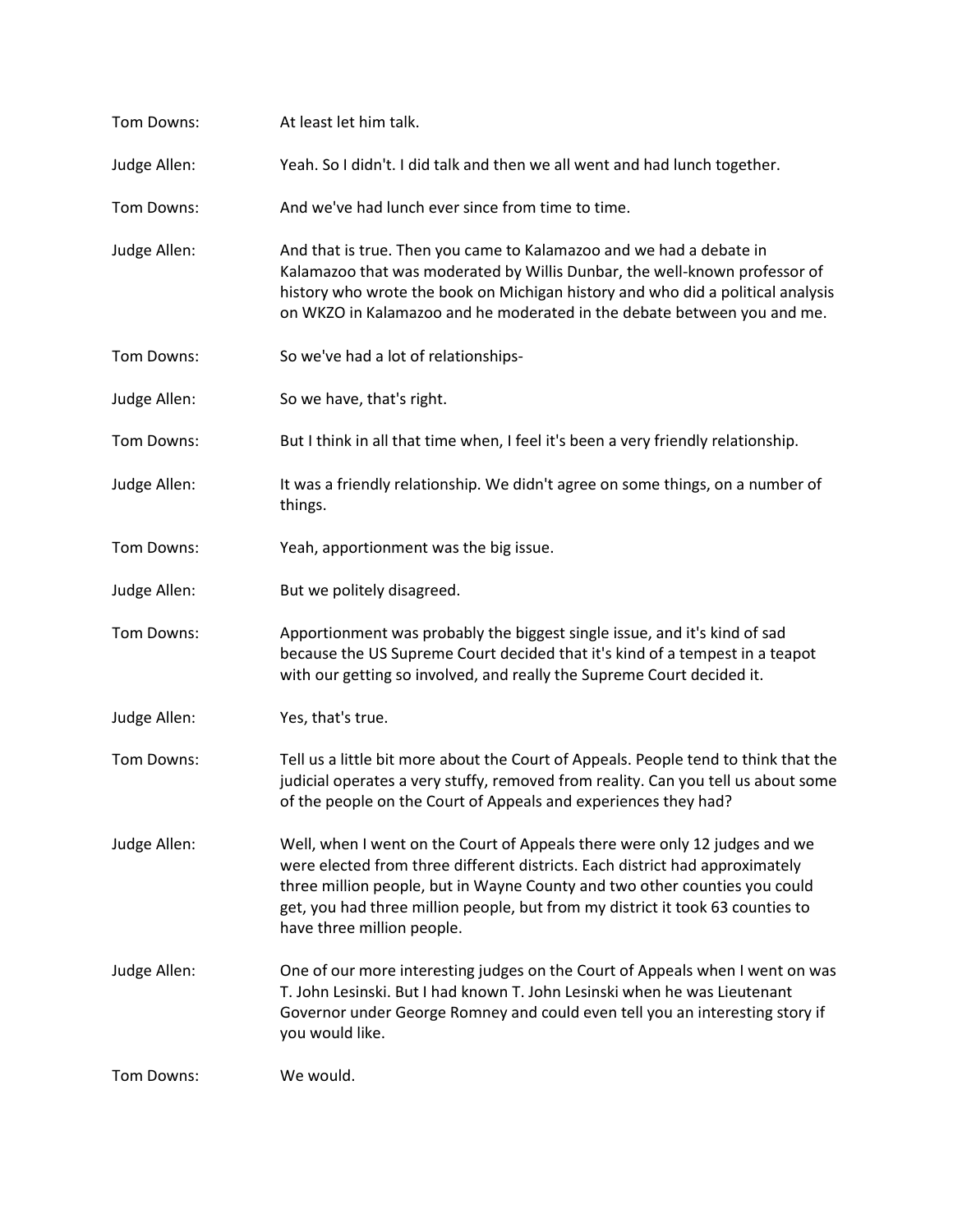| Judge Allen: | T. John would love to have the car, the Governor's car, when Romney would<br>leave the state, and every now and then Romney would go out to Salt Lake City<br>because of his Mormon connections. When T. John had the car, he had a habit<br>of not smoking a cigar, but biting little pieces of it off and spitting them out, and<br>Lenore didn't like that when the car came back. So she told George don't let him<br>have the car.                                                                                                                                                                                                                                                    |
|--------------|--------------------------------------------------------------------------------------------------------------------------------------------------------------------------------------------------------------------------------------------------------------------------------------------------------------------------------------------------------------------------------------------------------------------------------------------------------------------------------------------------------------------------------------------------------------------------------------------------------------------------------------------------------------------------------------------|
| Judge Allen: | So there comes a day, and he is invited to go out to Salt Lake City, and he leaves<br>without telling T. John. It just so happened that Judge Gillis on the Court of<br>Appeals was at the airport and saw Romney leave. Gillis goes down to his office<br>and bumps into T. John. And he says, I see, I hear you're Governor today. And T.<br>John says I didn't know that. What do you mean? Well, he said I'm going to call<br>and ask for the car.                                                                                                                                                                                                                                     |
| Judge Allen: | So T. John gets on the phone and calls Governor Romney's secretary, Peg Little,<br>and says to her I understand that the Governor is gone to Salt Lake City. And Peg<br>said yes. He said, well, I want the car. Peg said you'll have to talk to the trooper,<br>who was Neil who sat right next to her at the office. She turns the phone over to<br>Neil and Neil says to T. John, the Governor says you're not to have the car. And<br>T. John says listen, you are talking to the Governor. Peg, while this is going on, is<br>calling me in my office and telling me all this saying what do we do? I said, you<br>give him the car, which we did, which is a very interesting story. |
| Tom Downs:   | I can tell a little sequel to that. Bill Marshall worked for the CIO at that time and<br>had been a ConCon delegate. He and I were at the old Olds Hotel, and T John<br>called us Pork Choppers. Says Pork Choppers, I'll be by in the car. And he picked<br>the two of us up. We went on our way to Hamtramck, and that was quite an<br>evening, I can tell you. I said T. John knew how to live and he had that feeling<br>about the car that he was the Governor, and I can see how that happened.                                                                                                                                                                                      |
| Judge Allen: | T. John was a very colorful person and a very good administrator. He ran a very<br>successful court.                                                                                                                                                                                                                                                                                                                                                                                                                                                                                                                                                                                       |
| Tom Downs:   | Well one thing he did, in California, the Court of Appeals is divided, and the<br>fiefdoms kind of the same once where T. John, as I understand it, insisted that<br>the judges rotate so you wouldn't have judge shopping with the lawyers. In<br>other words, if you had just Upper Peninsula judging Upper Peninsula, it'd be an<br>entirely different setup. And I think it's a very sound administrator. Do you want<br>to comment on that? You think it's good that the Court of Appeals judges didn't<br>have specific geographical areas?                                                                                                                                          |
| Judge Allen: | I think it was much better that we could sit statewide rather than as in Ohio<br>sitting only in our little narrow district. In other words, T. John coming from<br>Wayne County, if we had the system of representing, being a judge only in your<br>own district, would have constantly served only in Wayne County and two small<br>counties.                                                                                                                                                                                                                                                                                                                                           |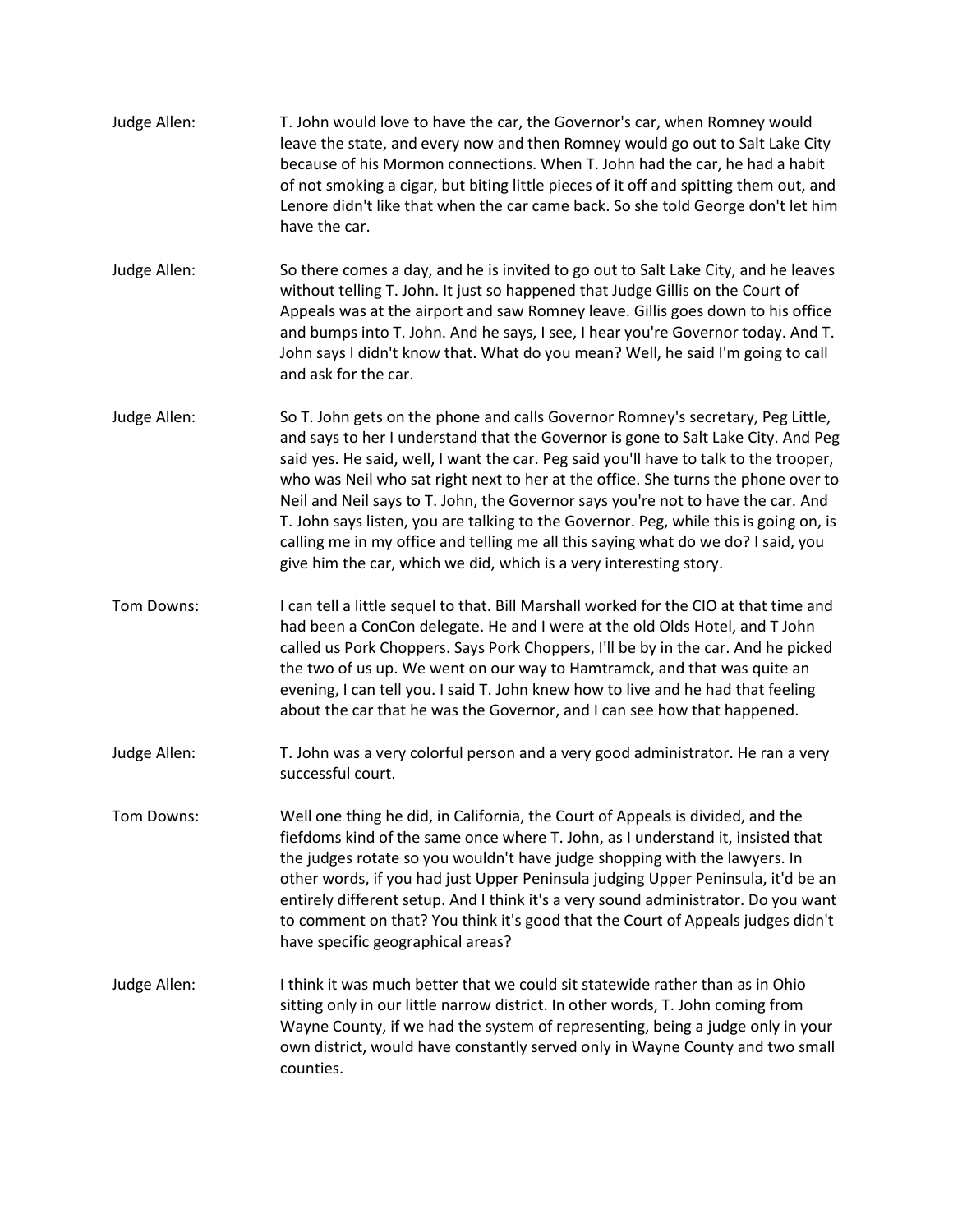| Tom Downs:   | Yeah.                                                                                                                                                                                                                                                                                                                                                                                                                        |
|--------------|------------------------------------------------------------------------------------------------------------------------------------------------------------------------------------------------------------------------------------------------------------------------------------------------------------------------------------------------------------------------------------------------------------------------------|
| Judge Allen: | I think it's much better. We on the Court of Appeals, we never were, and I still<br>believe we continue not to, we are not split on Republican versus Democrat.<br>The splits on the Court of Appeals are more on are you plaintiff-oriented or are<br>you defendant-oriented? Or are you really tough on sentencing or are you more<br>moderate on sentencing? Those are the issues rather than the Republican<br>Democrat. |
| Tom Downs:   | And is not bound by geography.                                                                                                                                                                                                                                                                                                                                                                                               |
| Judge Allen: | And we're not bound by geography.                                                                                                                                                                                                                                                                                                                                                                                            |
| Tom Downs:   | In fact I remember, as the opposite, I had a matter in Wayne County, and<br>somebody from Wayne County wanting to be disqualified gets someone from a<br>different part of the state to be at the hearing. So there's the very opposite of<br>Ohio and California where you didn't gear in on a geographical location.                                                                                                       |
| Tom Downs:   | So I think that's been very interesting enough on the apportionment. I think<br>Judge Danhof said that the Court of Appeals was the one body we create on a<br>one person, one vote basis. Strict population.                                                                                                                                                                                                                |
| Judge Allen: | That's true.                                                                                                                                                                                                                                                                                                                                                                                                                 |
| Tom Downs:   | In the whole Constitution.                                                                                                                                                                                                                                                                                                                                                                                                   |
| Judge Allen: | Yeah.                                                                                                                                                                                                                                                                                                                                                                                                                        |
| Tom Downs:   | So side point.                                                                                                                                                                                                                                                                                                                                                                                                               |
| Judge Allen: | Yes                                                                                                                                                                                                                                                                                                                                                                                                                          |
| Tom Downs:   | Do you have any more experiences on ConCon you want to talk about?                                                                                                                                                                                                                                                                                                                                                           |
| Judge Allen: | No, I don't believe so, Tom. You've asked me all sorts of questions.                                                                                                                                                                                                                                                                                                                                                         |
| Tom Downs:   | How about the Court of Appeals? Or do you think the Court of Appeals has been<br>successful that was created as an intermediate court? Do you think that's been<br>a good idea or not?                                                                                                                                                                                                                                       |
| Judge Allen: | I think intermediate court has been a very necessary idea.                                                                                                                                                                                                                                                                                                                                                                   |
| Tom Downs:   | Yes?                                                                                                                                                                                                                                                                                                                                                                                                                         |
| Judge Allen: | Yes. Because without it, there would be no remedy for the losing party at the<br>circuit court level. Except for the Supreme Court, which is, there would be too                                                                                                                                                                                                                                                             |